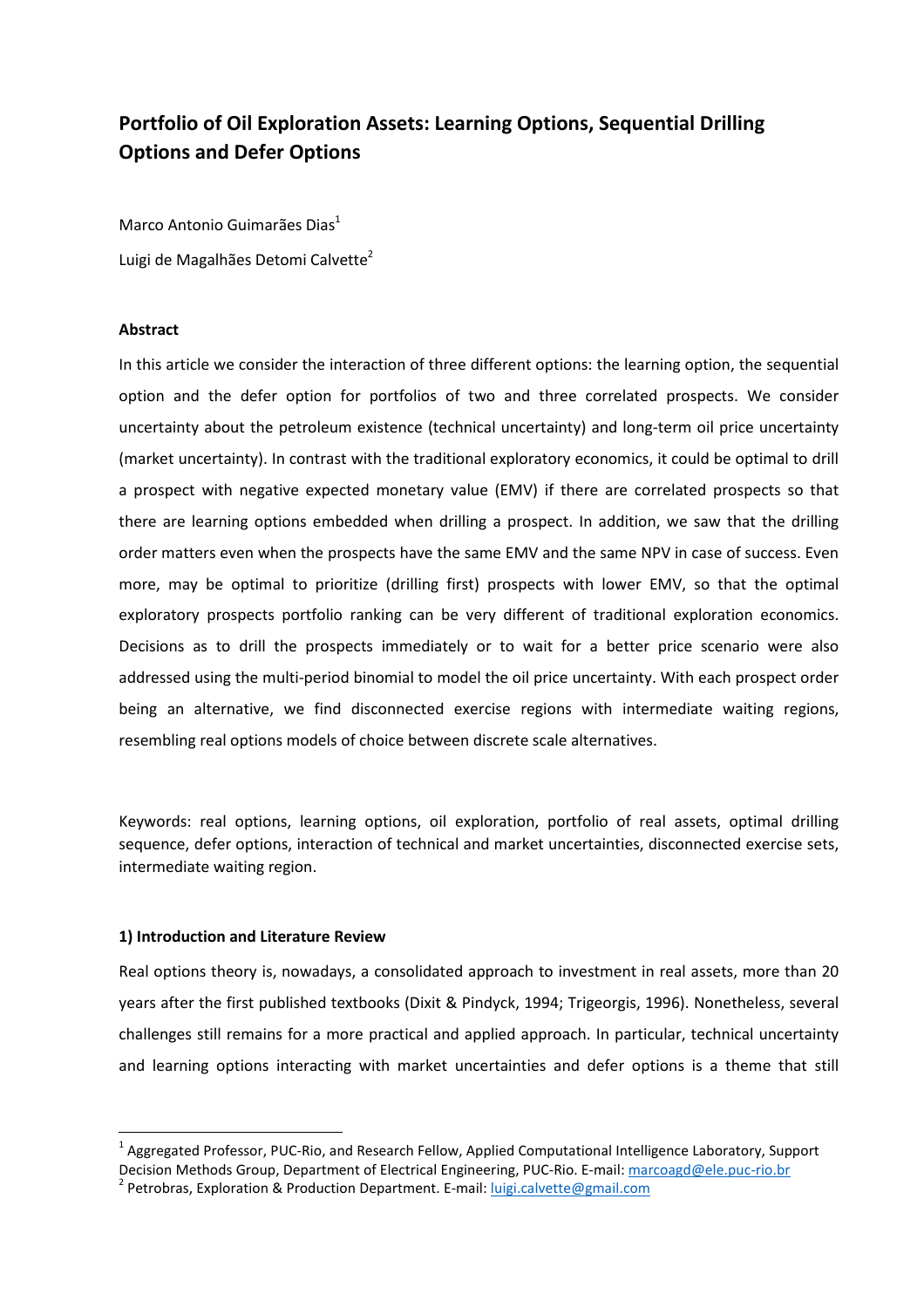deserves new developments. This is the focus of this paper providing an application in oil exploration and development.

Dias (2005a and 2005b) presents an in depth analysis of learning options for oil exploratory prospects. We use several equations from there, especially for conditional chance factors after the information revelation provided by the first prospect drilling outcome. Smith (2005) and Smith & Thompson (2008) analyze a portfolio of petroleum exploration assets using real options approach. However, Smith (2005) focus on the specific optimal stopping problem of a drilling sequence of dry holes, not in the learning options we analyze neither in the optimal drilling sequence as we do. Smith & Thompson (2008) consider the optimal sequence and information revelation from the first drilling, but they don't consider the defer option, so that a change in the market (oil price) can invert the optimal order and can be optimal to wait and see instead exercising the current best sequence.

Dias (2006) and Calvette & Pacheco (2014) are even more related to this work. Dias (2006) discusses the portfolio of oil exploratory assets considering the learning options, synergy<sup>3</sup> and defer options. But he does not address the problem of optimal drilling sequence, as we perform here, because he used totally symmetric prospects. In Dias (2006) the prospects were totally symmetric, so that the drilling order was irrelevant. Here we consider some asymmetries between the prospects.

Calvette & Pacheco (2014) discuss the optimal sequence of correlated exploratory prospects considering its embedded learning options and also synergy. They consider the learning intensity (correlation coefficient) as a function of the distance between prospects. However, they don't discuss defer options and some other aspects that we address here.

Dias & Teixeira (2009) also analyze learning and defer options for two oil exploration prospects. However, these prospects are owned by different firms, so that this paper focus on game theoretic aspects (war of attrition and bargain) combined with learning and defer options, not in exploratory assets portfolio optimization as done here.

A related literature is the interaction of scale option with defer option, as we'll see. Dias & Rocha & Teixeira (2003), Dias (2004), Décamps & Mariotti & Villeneuve (2006), and Dias (2015, ch. 27) using continuous-time approach, discuss the problem of discrete choice of investment scale alternatives, which reaches disconnected exercise sets with intermediate waiting regions. Dias (2014, ch. 8) analyzes the same problem using discrete-time approach. We will see similar features occurring in the discrete choice of different sequences of exploratory drilling. So, the literature of different investment scales is closely related with our article even not being a true problem of investment scale choice.

l

<sup>&</sup>lt;sup>3</sup> In Dias (2006) and in Calvette & Pacheco (2014) were considered the gain from the synergy in case of two success (NPV of joint development is higher than the sum of individual development NPVs) due to economy of scales (e.g., a larger platform instead two small platform, gains logistics, etc).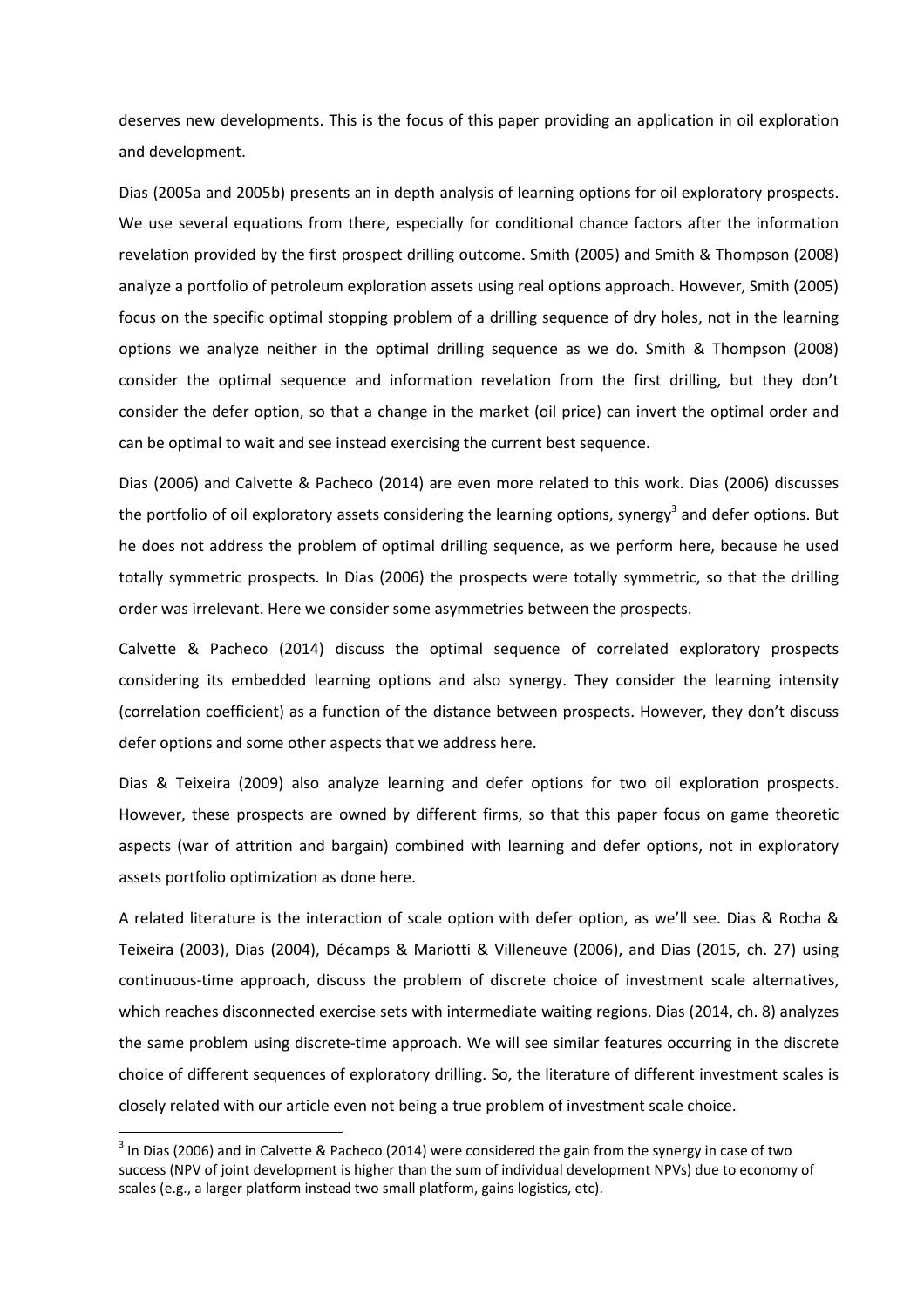#### **2) Learning and Sequential Options with Two Prospects**

Consider the case of two oil exploration prospects, with chance factors (probability of existence of oil reserves)  $CF_1$  and  $CF_2$ , which are Bernoulli random variables (success or failure). These prospects are in the same geologic play (eg. both in Oligocene) and, hence, they are correlated with coefficient  $p > 0$ . We are interested in both the portfolio of prospects value and the optimal decision rule that underlies this portfolio value. Such decision rule provides the answers to strategic questions like: What is the optimal drilling sequence? Should we wait and see the oil price evolution or invest immediately? In this section we focus in the first question (suppose it is a *now or never decision*). The next section discusses the second one.

Let  $I_W$  be the exploratory well drilling investment (exercise price), net of fiscal benefits. In case of success (finding oil reserves) we can develop the oilfield obtaining the net present value from the oilfield development (NPV). For each prospect  $i = 1$  or 2, with chance factor CF<sub>i</sub>, the payoff value from the exercise of the drilling option is called *expected monetary value* (EMV), given by:

$$
EMV_i = -I_{Wi} + [CF_i . NPV_i]
$$
 (1)

The development NPV is a function of the oil price (P). However, after the oilfield discovery, typically the first oil production takes several years, especially for offshore oilfields (3 to 6 years is common). So, this kind of decision is based not in the *current* oil price but in the *long-term* oil price expectation. We use long-term *oil futures contract* as a proxy in order to estimate the current long-term oil price expectation, the volatility and the convenience yield<sup>4</sup>. The oilfield i development NPV is given in this article by the simple linear parametric equation named "Business Model"<sup>5</sup>:

$$
NPV_i = V_i - I_{Di} = q_i B_i P - I_{Di}
$$
 (2)

Where q<sub>i</sub> is the *economic quality of the reserve* (related to the productivity of such reserve), B<sub>i</sub> is the oil *reserve volume* (number of oil barrels economically recoverable), P is the long-term oil price, and I<sub>Di</sub> is the development investment. The development investment is positively correlated with the oil prices, so that when oil price rises the cost of platforms, oil rigs, and other investment input also increases. For this reason, in this paper, when performing a sensitivity analysis with the oil price, we will adjust the investment according to the following equation:

$$
I_{Di}(P) = \left(\frac{P}{P_{base}}\right) I_{Di\_base}
$$
 (3)

ence and the section of the section of the section of the section of the section of the section of the section of the section of the section of the section of the section of the section of the section of the section of the liquidity). But the futures prices are *risk-neutral expectations*, so that we need to add a risk-premium to obtain the current long-term oil price expectation. The volatility of the long-term futures price is lower than the spot oil price (or than lower maturity futures price), an issue known as *Samuelson's Effect*.

<sup>&</sup>lt;sup>5</sup> See more details at **http://marcoagd.usuarios.rdc.puc-rio.br/payoff** model.html or in Dias (2015).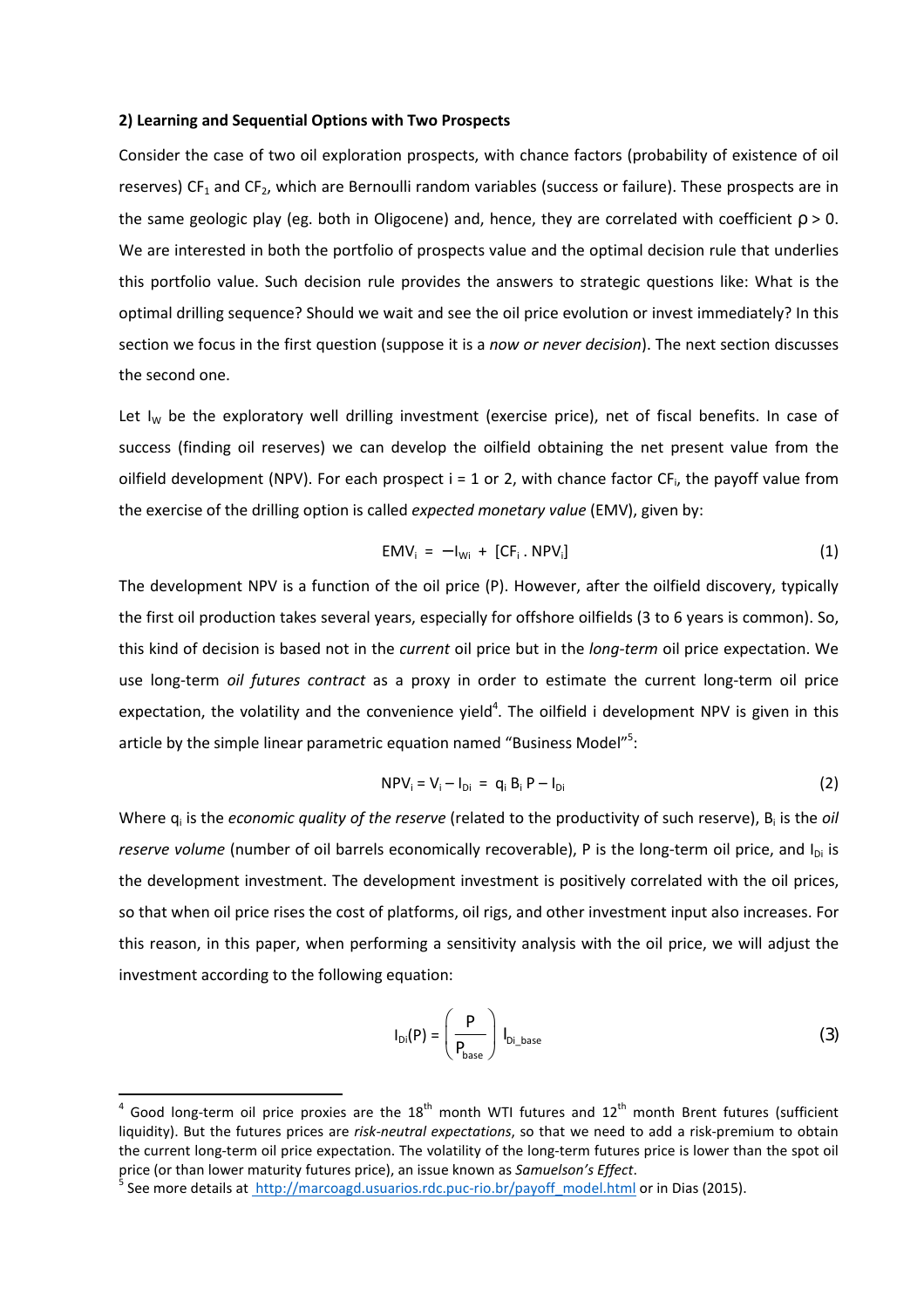Where  $I_{Di\ base}$  is the development investment of oilfield i with estimate based in the oil price  $P_{base}$ . This is a simple way to perform a more realistic (than the case of investment independent of the oil market) sensitivity analysis, adjusting the investment when varying the long-term oil price. Because the exploratory investment I<sub>Wi</sub> level does not depend on the long-term oil price changes (it is performed in the short-term), we will keep fix (without adjustment) in the long-term oil price sensitivity analysis.

Because the prospects have positive correlation, the drilling outcome of one prospect will change the chance factor of the other prospects (details in Dias, 2005a). If we drill the prospect 1, in case of success in this prospect 1, the chance factor of the second prospect  $(CF_2)$  must be revised upward (to  $CF_2^{\dagger}$ ) and in case of failure must be revised downward (to  $CF_2^-$ ). The equations for updating the chance factors are:

$$
CF_{k}^{+} = CF_{k} + \sqrt{\frac{1 - CF_{j}}{CF_{j}} \sqrt{CF_{k} (1 - CF_{k})}} \rho
$$
 (4)

$$
CF_{k}^{-} = CF_{k} - \sqrt{\frac{CF_{j}}{1 - CF_{j}}} \sqrt{CF_{k} (1 - CF_{k})} \rho
$$
\n(5)

Where p is the correlation coefficient and j,  $k = 1$  or 2,  $j \neq k$ . However, it is not possible any correlation coefficient, the literature of multivariate distributions shows that are necessary limits of consistence for these distributions, named *Fréchet-Hoeffding limits*. For Bernoulli bivariate distribution the correlation coefficient has the following limits (Joe, 1997, p.210; or Dias, 2005a):

$$
\mathsf{Max}\left\{-\sqrt{\frac{C F_k \;C F_j}{\left(1-C F_k\right)\left(1-C F_j\right)}} \right. \right. \left. -\sqrt{\frac{\left(1-C F_k\right)\left(1-C F_j\right)}{C F_k \;C F_j}}\right\} \\ \nonumber \leq \rho \leq \sqrt{\frac{\mathsf{Min}\{C F_k \; ,C F_j\}\left(1-\mathsf{Max}\{C F_k \; ,C F_j\}\right)}{\mathsf{Max}\{C F_k \; ,C F_j\}\left(1-\mathsf{Min}\{C F_k \; ,C F_j\}\right)}} \hspace{3mm} (6)
$$

Consider the following numerical example, named "Case 1". There are two oil exploratory prospects named "Safe" (S) and "Risky" (R), because the first has higher chance factor than the second<sup>6</sup>. The correlation between the prospects is  $\rho$  = 75%<sup>7</sup>. The other prospects characteristics are:

- Prospect Safe: CF<sub>S</sub> = 30%, I<sub>WS</sub> = 70 million \$, NPV<sub>S</sub> = 200 (conditional to success) because P = 50  $\frac{\xi}{b}$  /bbl, q<sub>s</sub> = 10%, B<sub>s</sub> = 500 million bbl, I<sub>ps</sub> = 2,300 million \$; and
- Prospect Risky:  $CF_R = 20\%$ ,  $I_{WR} = 50$  million \$, NPV<sub>R</sub> = 200 (conditional to success, the same NPV of the Safe) because P = 50 \$/bbl,  $q_R = 12\%$ ,  $B_R = 700$  million bbl,  $I_{DR} = 4,000$  million \$.

Using the eq. (1) the reader can confirm that the prospects have the same negative EMV:

 $\overline{\phantom{0}}$ 

$$
EMV_s = EMV_R = -10
$$
 million \$

 $^6$  This nomenclature was borrowed from Ball & Savage (1999). They illustrated the portfolio diversification effect.

<sup>&</sup>lt;sup>7</sup> A very high correlation for illustrative purpose, but it is consistent: by the eq. (6), the upper limit is  $\rho_{\rm max}$  = 76.4%.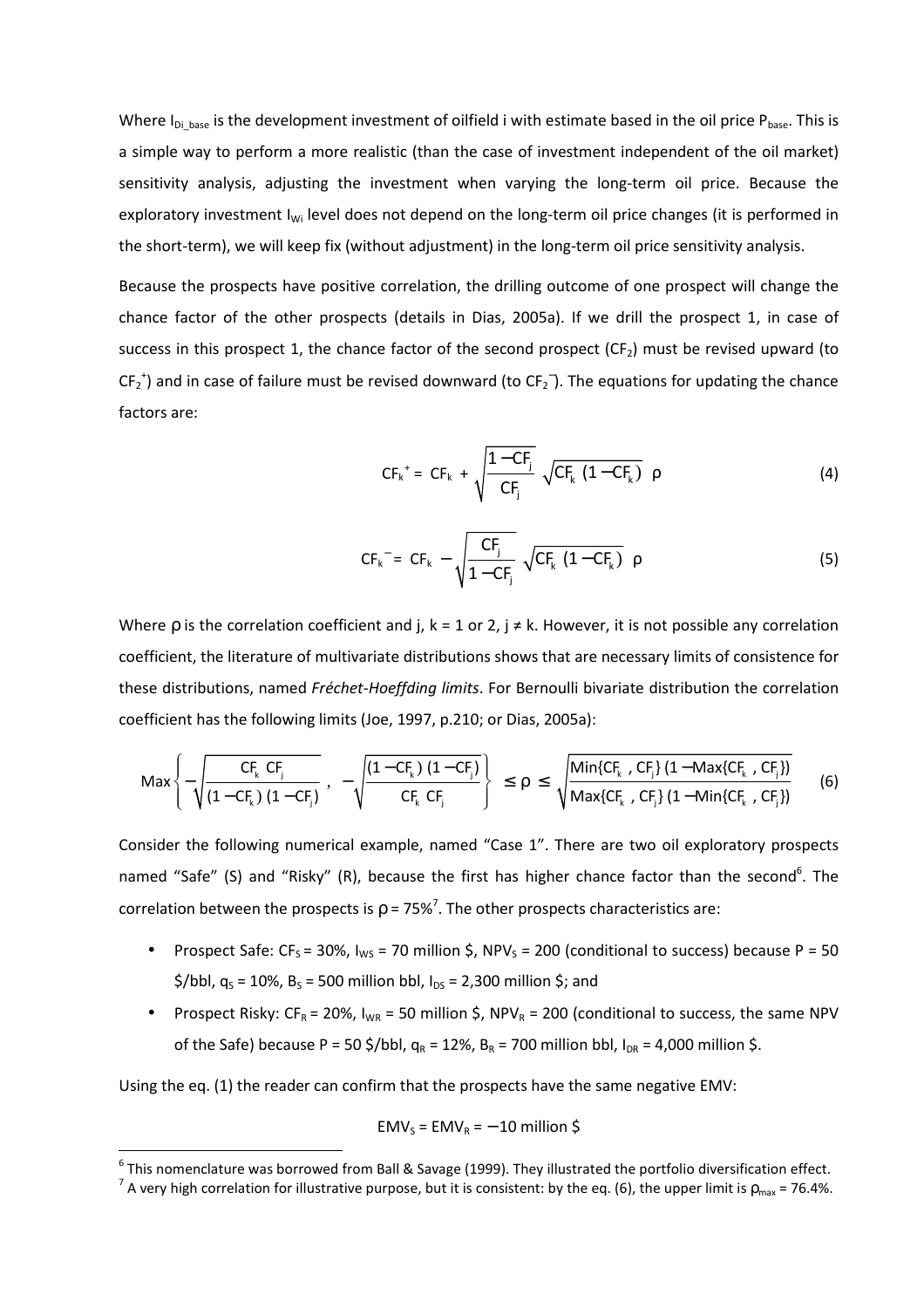The superficial analysis tells that we should not drill any of the prospects because both have negative EMV. However, the learning option was not considered: the expected negative value of the first drilling can be more than compensated by the *optional* drilling of the second prospect. The high correlation of 75% indicates that the learning option is very valuable. If we drill the Safe first, in case of success the chance factor of the other prospect (Risky) rises to  $CF_R^*$  = 65.8%, whereas in case of failure this chance factor drops to CF<sub>R</sub><sup>-</sup> = 0.4 %. In case of failure, the EMV<sub>R</sub> becomes even more negative (EMV<sub>R</sub><sup>-</sup> = - 49.3 million \$), but we have the option, not the obligation, to drill the other prospect, so that not drilling we keep the loss limited to the first drilling. But in case of success, with  $CF_R^+$  = 65.8% the EMV<sub>R</sub> becomes very positive (EMV<sub>R</sub><sup>+</sup> = 81.65 million \$) and we exercise the option capturing this expected positive value, which (as we´ll see) more than compensates the expected negative value from the first drilling. We can think the first drilling as one investment in acquiring information, so that the negative  $EMV<sub>s</sub>$ can be interpreted as the cost of information.

In this case, modeling the optionalities as Max[0, investment payoff], the equation for the portfolio value is similar of Dias (2006)<sup>8</sup>. For the case of drilling the Safe prospect first (and then the Risky if it has positive value), the portfolio value drilling Safe first is given by:

$$
\Pi_{SR} = EMV_S + [CF_S Max(0, EMV_R^+)] + [(1 - CF_S) Max(0, EMV_R^-)]
$$
\n(7)

In words, the portfolio value if we drill first the Safe prospect is the EMV<sub>s</sub> plus, in case of success (with probability CF<sub>S</sub>) the value of the option to drill the prospect Risky with expected value EMV<sub>R</sub><sup>+</sup>, and in case of failure (with probability  $1 - CF_5$ ) the value of the option to drill the prospect Risky, but now with lower (perhaps negative) expected value (EMV<sub>R</sub><sup>-</sup>). Using the numerical values from the first example we get a positive value for this portfolio:

$$
\Pi_{SR} = -10 + [30\% \text{ Max}(0, 81.65)] + [70\% \text{ Max}(0, -49.3)] = 14.50 \text{ million } \$
$$

So, a very different portfolio value. The learning option indicates that we shall invest at least in one prospect. Without considering the learning option, we would reject this opportunity due to the negatives EMVs. But, drilling the Safe first is the best we can do? No!

Why not drill the Risky first? At first sight, the prospects have the same EMV and even the same development NPV in case of success, so that the drilling order appears not important. With the same EMVs, the superficial appearance points to drill the Safe first because has a higher chance factor for the same prior EMV. However, the Risky prospect has an important quality: *lower exploratory investment*,

 $\overline{a}$ 

<sup>8</sup> Here we don't consider synergy effects in order to focus in the sequential option case. The extension to include synergy is straightforward and it is planned in a future work. Here we also left the option of not drill any prospect to eq. (9).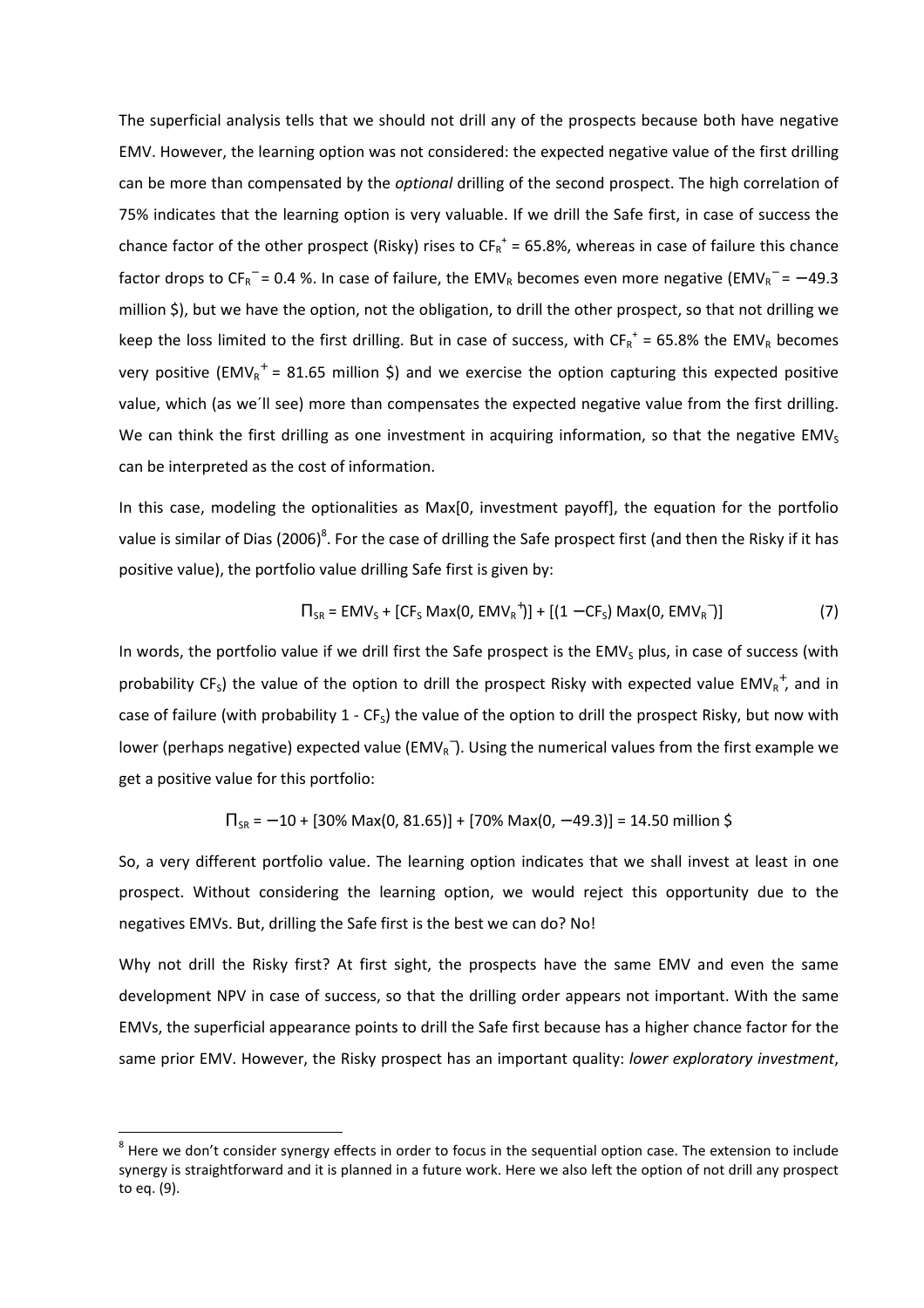so a lower cost to gain this important information. So, in case of bad news (failure in the first drilling), we stop the investment with less losses than in the case of drilling the prospect Safe first.

The equation for the case of drilling the Risky prospect first (and then the Safe if it has positive value), the portfolio value drilling Safe first is similar the previous one, but permuting R and S:

$$
\Pi_{RS} = EMV_R + [CF_R Max(0, EMV_S^+)] + [(1 - CF_R) Max(0, EMV_S^-)]
$$
 (8)

Using the numerical values from the first example we get a higher value for this portfolio than when drilling the Safe first:

$$
\Pi_{RS} = -10 + [20\% \text{ Max}(0, 127.5)] + [80\% \text{ Max}(0, -44.4)] = 15.50 \text{ million } \$
$$

Because we have the option to choose the drilling sequence and also the option of not drill any prospect, the two exploratory prospects portfolio value is:

$$
\Pi_{\text{S+R}} = \text{Max}[0, \Pi_{\text{SR}}, \Pi_{\text{RS}}]
$$
\n(9)

In case of different (prior) EMVs, the traditional portfolio prioritization/ranking of prospects uses the EMV for this job, prioritizing the prospect with higher EMV. But with learning options this simple criteria does not work! Let us see an example. Consider the same numerical example (case 1), but with oil price of 51 US\$/bbl (instead of 50). Using the eqs. (1), (2), and (3) for the two prospects, the reader can see that the development NPVs rise with P, but remains the same NPV<sub>s</sub> = NPV<sub>R</sub> = 204 million \$. However, now the EMVs are not equal anymore: EMV<sub>S</sub> =  $-$  8.8 million \$ and EMV<sub>R</sub> =  $-$  9.2 million \$ (so, Risky has a worse EMV). Hence, in this case if we use the higher EMV criteria, we drill the Safe first. However, drilling the Risky first remains the best choice: by using equations (7) and (8) with support of equations (1) to (5), we get:  $\Pi_{SR}$  = 16.49 million \$ and  $\Pi_{SR}$  = 17.09 million \$. So, in this numerical case, even with lower EMV (and lower chance factor) is better to start drilling the Risky prospect!

But the optimal sequence (Risky first in this case 1) could be not optimal anymore for other oil price. Figure 1 shows the portfolio value if we drill first one prospect (Risky or Safe) and then drill the other if it has positive EMV. Although for 50 US\$/bbl the alternative of drilling Risky first is more valuable than drilling Safe first, for oil prices P > 52.6 US\$/bbl the optimum changes to drill the Safe first.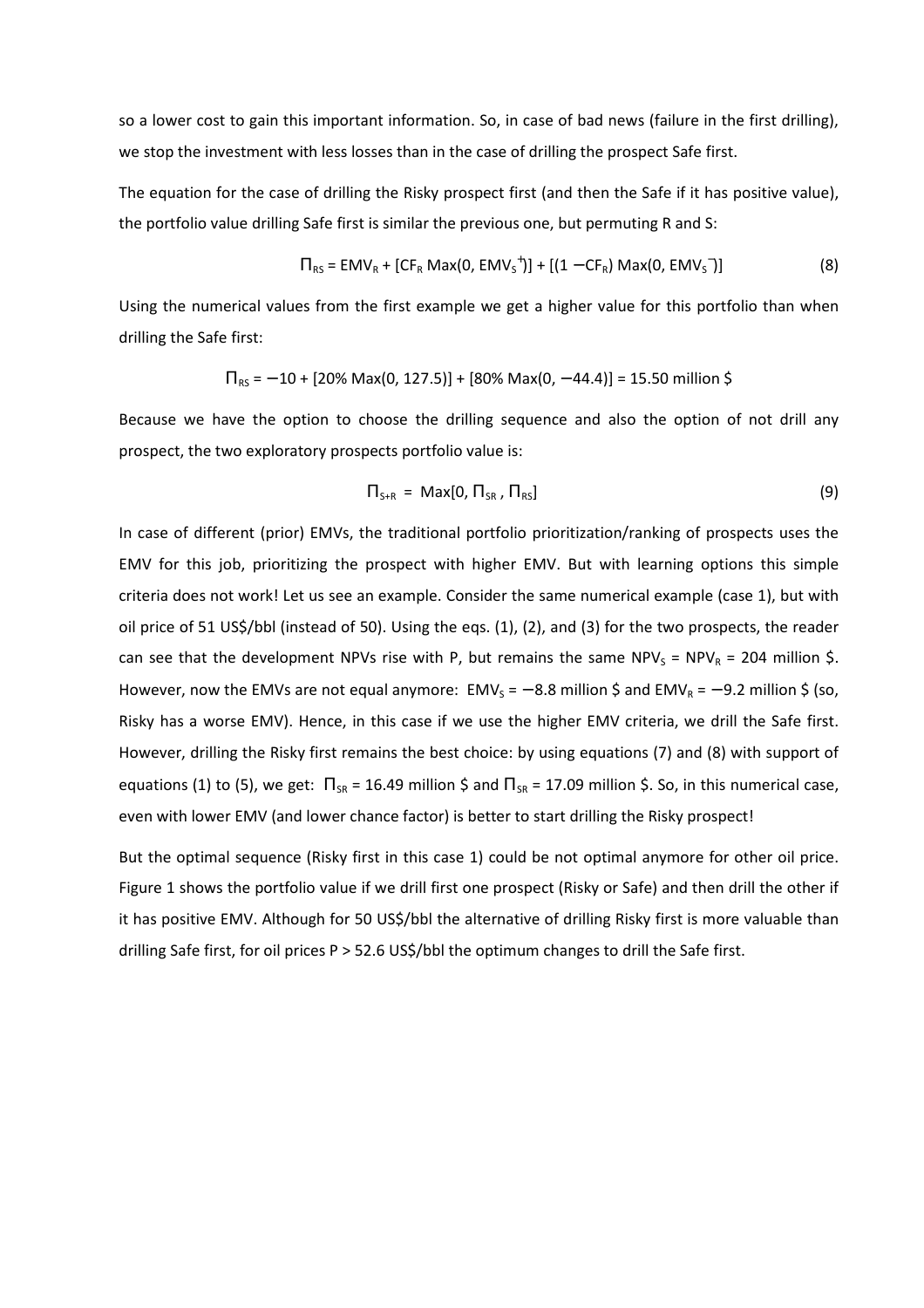

**Figure 1 – Portfolio of Prospects Value x Oil Prices – Case 1** 

This is a now or never opportunity. But if the option is not expiring and we can wait, perhaps it would be better to wait due to the hope of higher oil price expectations, in which the optimal order invert to drill the Safe first. We will analyze the defer option in the next section.

We can represent this decision problem in a decision tree format. Figure 2 shows this decision tree to choose the optimal sequence of drilling if is optimal any drilling. In order to illustrate the learning effects in the chance factors, the Figure 2 shows the priors chance factors (CF<sub>S</sub> and CF<sub>R</sub>) and the posterior chance factors (CF<sub>S</sub><sup>+</sup>, CF<sub>S</sub><sup>-</sup>, CF<sub>R</sub><sup>+</sup>, CF<sub>R</sub><sup>-</sup>) for the example numerical we are working with correlation  $p = 75%$ , which is very high (near of the upper limit).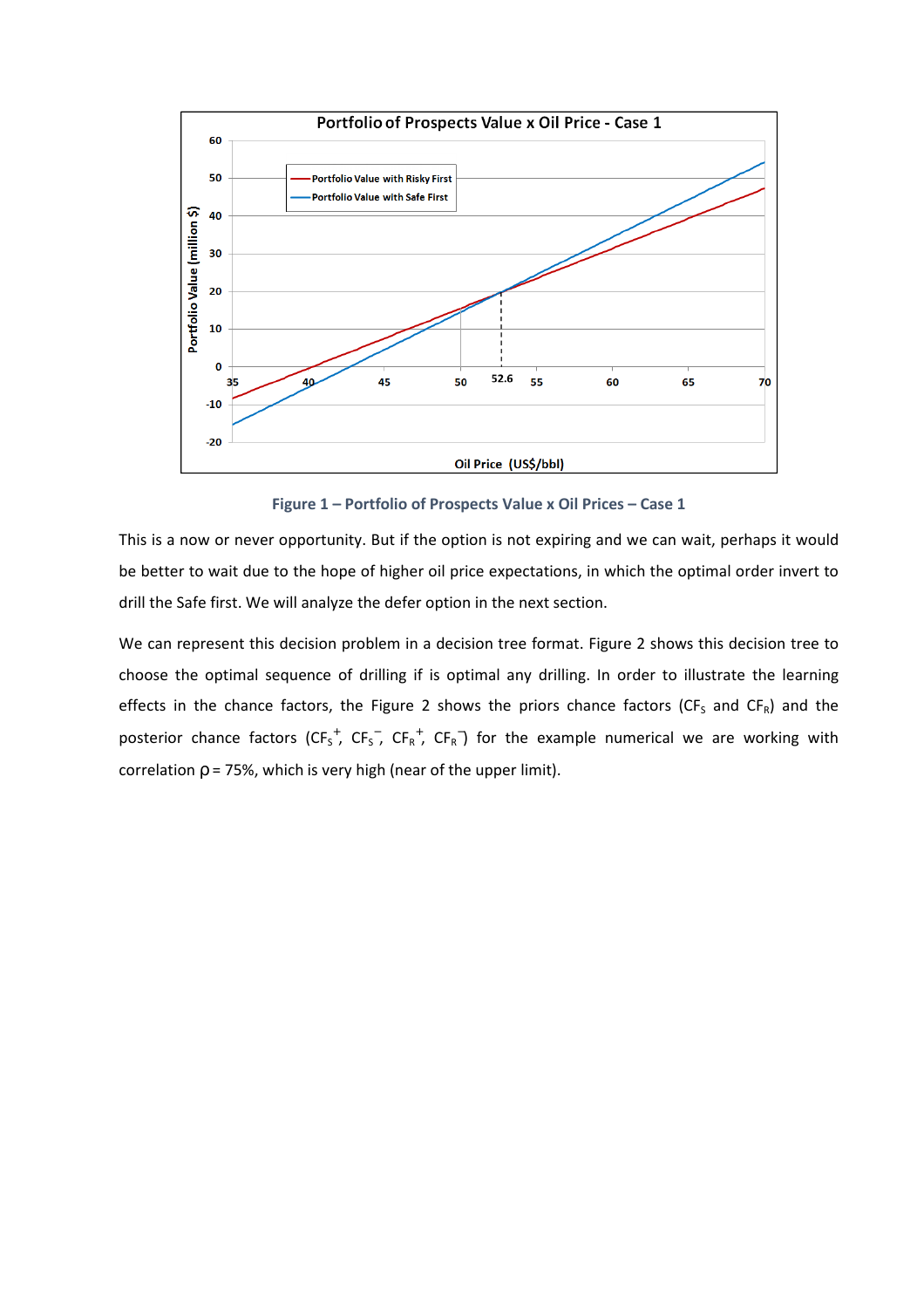

**Figure 2 – Decision Tree for Oil Exploration Drilling Sequential Options** 

We used a very high correlation in this example. What if we use lower correlation? Consider the same numerical example, with the original P = 50 US\$/bbl, but varying the correlation coefficient. Figure 3 illustrate this sensitivity analysis.



**Figure 3 – Portfolio Value versus Correlation Coefficient**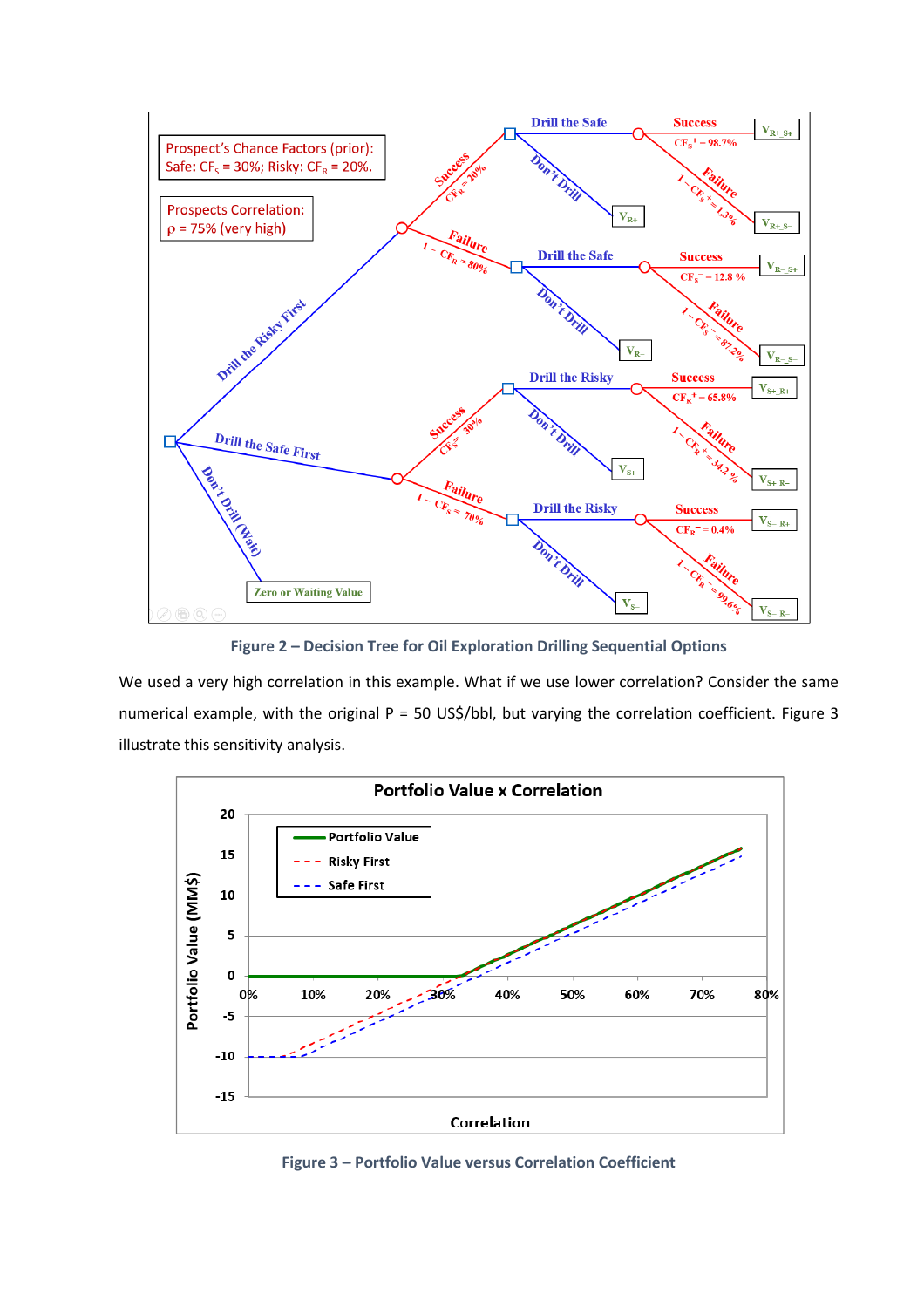Figure 3 shows that even a much lower correlation like 35% the portfolio still has positive value (portfolio values zero if  $p \leq 32.7\%$ ) even with negative prior EMVs. Note that for this case (oil price of 50, etc.) the value of drilling Risky first is higher than the value of drilling Safe first for almost range of correlation. Only for very low correlation (< 6%) the value of Safe first is equal the Risky first (but < 0).

#### **3) Learning, Sequential and Defer Options with Two Prospects**

In this section we consider the defer option. The market uncertainty here is represented by the long term oil price expectation inferred from the futures market. We assume that the oil price follows a Geometric Brownian motion (GBM). The GBM in the risk-neutral measure for the long term oil price expectation P, has the following stochastic differential equation:

$$
dP^Q = (r - \delta) P dt + \sigma P dz^Q
$$
 (10)

Given P(t = 0) = P. Where: r is the risk-free interest rate (continuously compound);  $\delta$  is the convenience yield (measured in the futures market);  $\sigma$  is the volatility; and dz (= N(0, 1) $\sqrt{\mathrm{dt}}$  ) is the standard Wiener increment. The superscript Q denotes the risk neutral measure for the stochastic terms (Q-measure).

In most countries, the exploration & production (E&P) of petroleum have phases of limited duration. So, we will consider finite expiration options. For finite lived American options are required numerical methods $9$ . Here we use the binomial as numerical method to evaluate the defer option.

In the binomial method, after one period, the price P can go up to  $P^+$  = u P with risk-neutral probability q or can go down to P<sup>−</sup> = d P with probability 1 – q. The Cox & Ross & Rubinstein (1979) binomial equations for the GBM, but considering the dividends (here the convenience yield), are given by<sup>10</sup>:

$$
u = Exp.[\sigma \sqrt{\Delta t}] \qquad (11)
$$

$$
d = 1/u \tag{12}
$$

$$
q = \frac{e^{(r-\delta)\Delta t} - d}{u - d} \tag{13}
$$

Here we are assuming the following data for the examples:  $r = 3.92$  %p.a. (continuous time, equivalent to 4% in discrete time),  $\delta$  = 4.88 % p.a. (equivalent to 5 % in discrete time), and  $\sigma$  = 20 % p.a. Let us first consider  $\Delta t$  = 1 year. In this case, by using the eqs. (11) to (13), we get P<sup>+</sup> = 61.07 \$/bbl, P<sup>-</sup> = 40.94 \$/bbl and  $q = 42.65$  %. Consider also the numbers from the case 1. We shall compare the values of exercising

 $\overline{\phantom{0}}$ 

 $9$  It is also interesting to develop the case of perpetual options with analytical solution. Although not realistic in most practical cases (exploration phase has finite maximal duration) the perpetual option value is an upper bound value. So, we can check the results from our numerical method: the finite lived option must have lower value than the perpetual option with other identical characteristics.

 $10$  We can consider the dividends in the tree (in the up and down factors) or in the risk-neutral probability q, as done here and as in Back (2005, p. 93). See also Dias (2014) for a detailed discussion of dividends in binomial.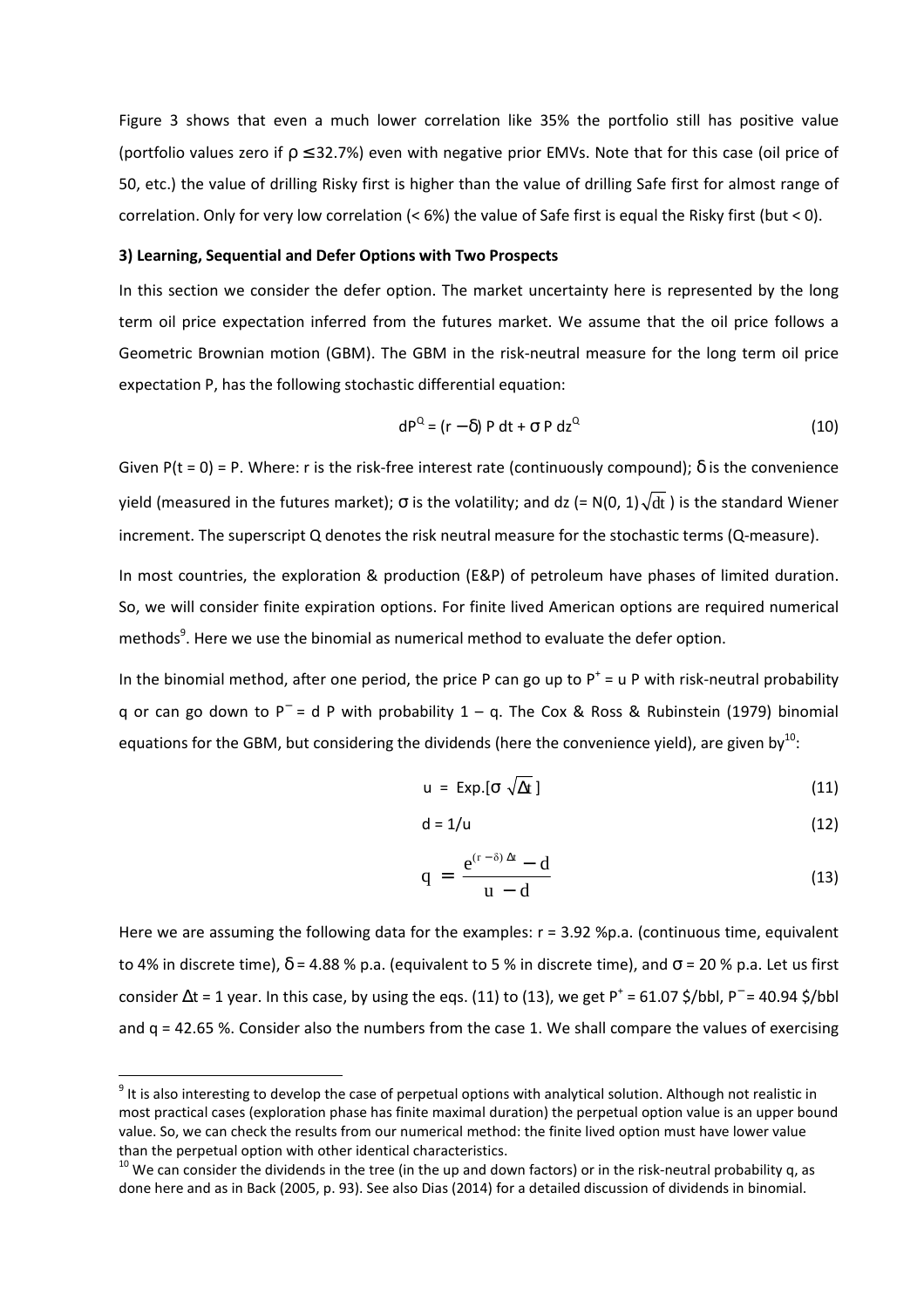immediately (in this case, the Risky first is better than Safe first, as already seem: 15.495 > 14.495) with the waiting value. The present value of waiting (W) is given by:

$$
W = e^{-r \Delta t} [q F_{t+1}^+ + (1-q) F_{t+1}^-]
$$
\n(14)

Where  $F_{t+1}$ <sup>+</sup> and  $F_{t+1}$ <sup>-</sup> are the option values in the scenarios P<sup>+</sup> and P<sup>-</sup>, respectively, that is, the maximum between exercising the Safe first, exercising the Risky first, and not exercising at all (here, one period, means abandon the opportunity and values zero), for the scenarios  $P^+$  and  $P^-$ , respectively.

With these numbers, the reader can verify that the present value of the "wait and see" strategy is 15.577 million \$, which is higher than exercising immediately the option to drill. Figure 4 illustrate this one period defer option for this numerical case, showing also some intermediate numbers.



**Figure 4 - Defer Option One Period for Two-Prospects Sequential Options** 

So, when we consider the defer option, the optimal decision changes from exercising the Risky first to "wait and see". Higher oil prices than invert the best prospect to drill, as we commented when analyzing the Figure 1.

Now, we use the multi-period binomial and that we have three years before the expiration ( $T = 3$ ) years). With longer time to wait, the waiting value is even higher and the optimal is "wait and see": with T = 3 years and  $\Delta t$  = 0.5 month, the waiting value rises to W = 20.46 million \$, which is 32% higher than drilling immediately the best prospect option (Risky, with 15.5 million). So, neglecting the defer option can destroy a significant value.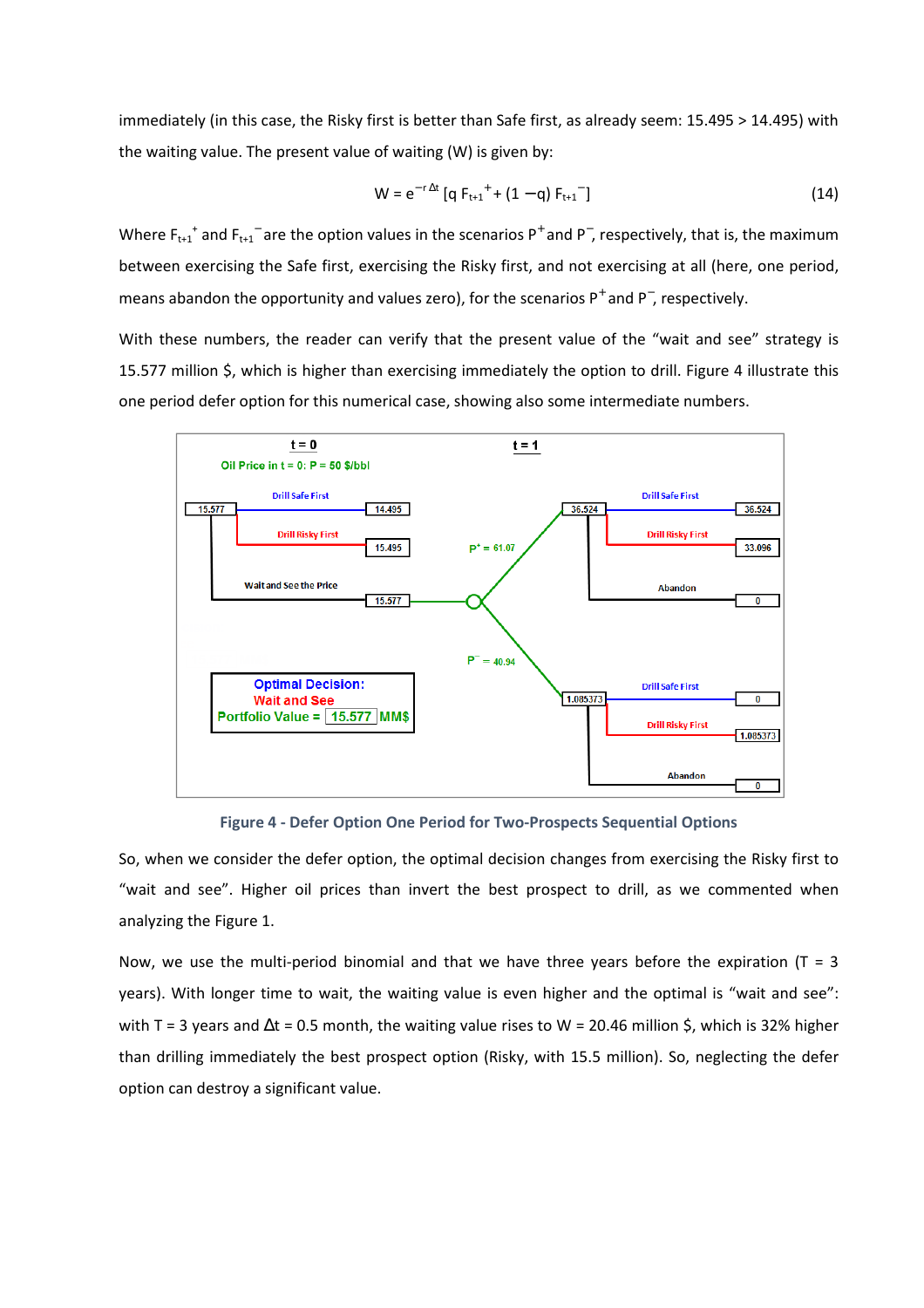Let us see a new numerical example (case 2). Again, there are two oil exploratory prospects named "Safe" (S) and "Risky" (R). The correlation between the prospects is  $\rho = 65%$  (again, near of the upper limit). For  $P = 50 \frac{\xi}{b}$ , the other prospects characteristics are:

- Prospect Safe: CF<sub>S</sub> = 50%,  $I_{WS}$  = 70 million \$, NPV<sub>S</sub> = 100 million \$ (conditional to success),  $q_S$  = 10%,  $B_s = 600$  million bbl,  $I_{DS} = 2,900$  million \$; and
- Prospect Risky:  $CF_R = 30\%$ ,  $I_{WR} = 45$  million \$, NPV<sub>R</sub> = 200 (conditional to success, now the NPVs are different),  $q_R = 12\%$ ,  $B_R = 500$  million bbl,  $I_{DR} = 2,800$  million \$.

In this case, not only the NPVs are different as the EMVs: EMV<sub>s</sub> = - 20 million \$ and EMV<sub>R</sub> = 15 million. For P = 50 US\$/bbl the value of drilling the Risky first is higher than the Safe first:  $\Pi_{RS}$  = 23.89 million \$, whereas  $\Pi_{SR}$  = 17.29 million \$. But, again, if the oil price is different it can be inverted. In reality, the reader can check that for oil prices higher than US\$ 66.61/bbl, is more valuable drill the Safe first. So, we call the break-even (BE) price the point of indifference and in this case  $P_{BE} = 66.61$  US\$/bbl.

If we consider in this example (case 2) the defer option with  $T = 3$  years to expiration and the same values for r,  $\delta$ , and σ, again the optimal is "wait and see" because W = 24.48 million \$ is higher than the best exercise ( $\Pi_{RS}$  = 23.89) even here with the Risky much better than the Safe for P = 50 US\$/bbl.

Hence, for P = US\$ 50/bbl in t = 0, the optimal is "wait and see". But, and for other initial oil prices? For what prices is the immediate exercise of the Safe (or the Risky) optimal? In more technical words, what are the oil prices threshold regions where is optimal drill the Safe first? Or to drill the Risky first?

Let us introduce some notation. Let  $P_{RS_L}$  be the lowest price in which we are indifferent between wait and drill the Risky first (and then perhaps the Safe); let  $P_{RS,H}$  be the highest price in which we are indifferent between wait and drill the Risky first; and let  $P_{SR}$  the indifference price between wait and drill the Safe first.

In order to investigate the regions of exercise and wait in the binomial, we change the initial price in the binomial tree and see the optimal action for a wide range of oil prices. If we perform this job for different time to expiration, we can draw the regions of exercise and wait. Figure 5 illustrates the case 2, showing the regions of exercise and regions of "wait and see".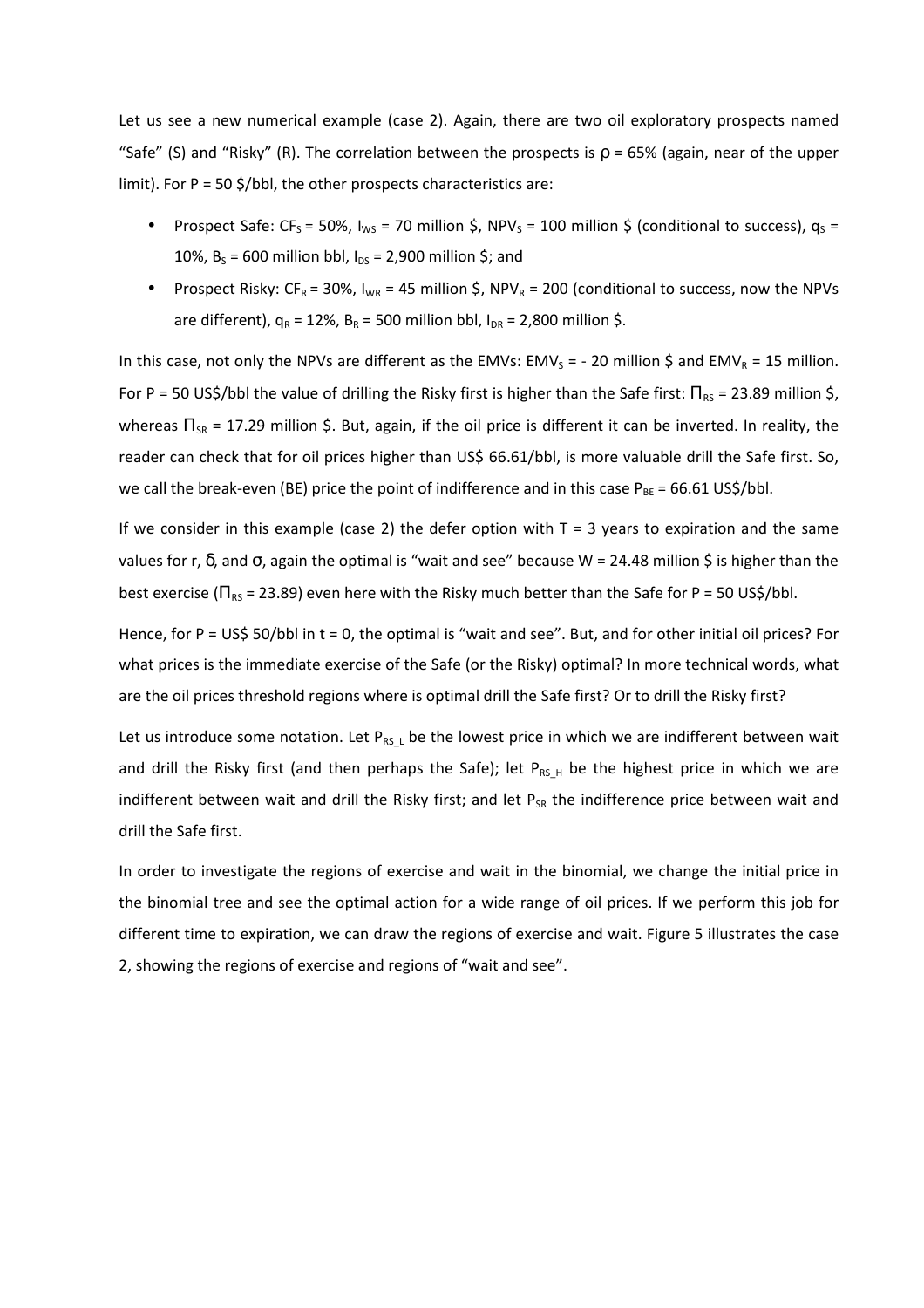

**Figure 5 – Oil Price Thresholds for Two Prospects with Volatility of 20% p.a.** 

Note in Figure 5 that there are *disconnected regions of exercise*, with one *intermediate waiting region*. If the current oil price is exactly the break-even price (Risky first and Safe first with the same value), which is  $P_{BE} = 66.61$  US\$/bbl, the optimal is "wait and see". Figure 5 indicates even more: never is optimal to exercise any option in this break-even price except at the expiration. This is more general, it is not specific of this numerical example. Let us see the plot of portfolio value versus oil prices with the previous threshold nomenclature in the Figure 6 below, for some time before the expiration.



**Figure 6 – Portfolio Value x Prices: Oil Price Thresholds** 

At the break-even price, the payoff function is not differentiable. Using the concept of *local time*, Décamps et al (2006) shows that (before expiration) is never optimal to exercise the option: "*The reason is that the underlying payoff function of the decision-maker is not differentiable at the*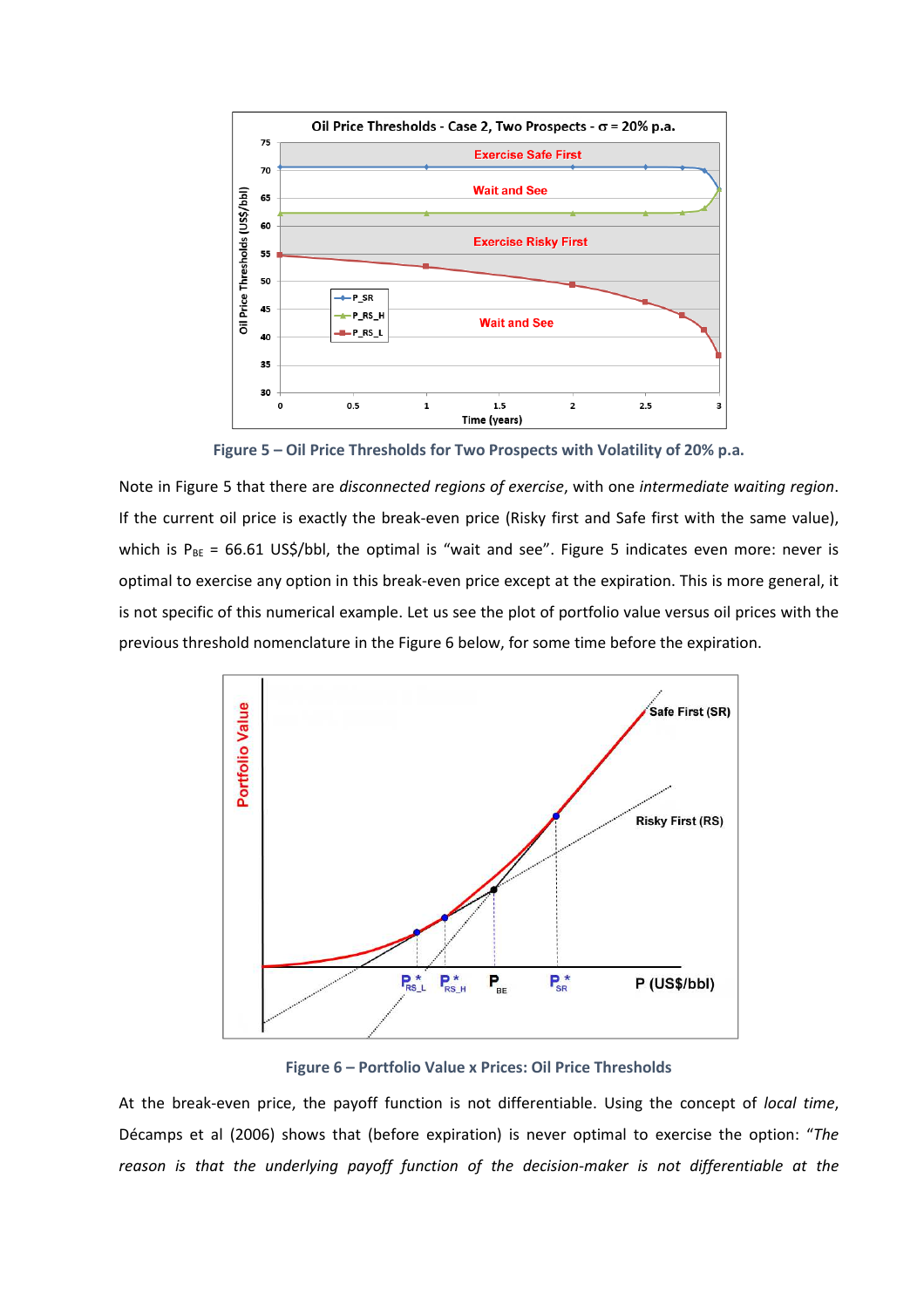*indifference point... Using a local time argument, we show that this implies the optimality of delaying investment for values of the current output price in the neighborhood of this point*". They prove for the case of perpetual options, but it is more general and valid for any time before the expiration.

In addition to local time argument used by Décamps et al (2006), we can use other argument. As pointed out by Dixit & Pindyck (1994, p.188) there is a Kac's theorem telling that if the option F(P) is a continuous function and P follows a GBM, then F(P) is doubly differentiable in relation to P. See the proof and details in Karatzas & Shreeve (1991, p.271) and see Dixit (1993, p.31) for an intuition. So, the function value (option before the expiration) must be smooth, without corner.

These disconnected exercise regions and intermediate inaction region also appear in other real options articles that focus discrete choice of scale of investment, as in Dias & Rocha & Teixeira (2003) and Dias (2004). See also Dias (2014, ch. 8) for an example in discrete time and Dias (2015, ch. 27) for a continuous time example with perpetual options (defer and scale) using *variational inequalities* approach for this American type option. However, all these cited articles works with scale (and defer) options. We show that these issues also appear with other kind of options.

For a higher volatility, the intermediate waiting region can disappear for sufficient longer time to expiration. Figure 7 shows the same case 2, but for a higher volatility ( $\sigma$  = 30% p.a.). Note that for t = 0  $(T = 3 \text{ years})$ , the intermediate inaction region does not exist. This region only appear for  $t > 2.35$  years (T < 0.75 year). The reason is simply: when increasing the volatility we also increase the wait value and decrease the exercise regions, so the wait and see regions from Figure 5 ( $\sigma$  = 20%) expand and merge for the higher volatility ( $\sigma$  = 30%) case of Figure 7 for a range of time to expiration.



**Figure 7 – Oil Price Thresholds for Two Prospects with Volatility of 30% p.a.**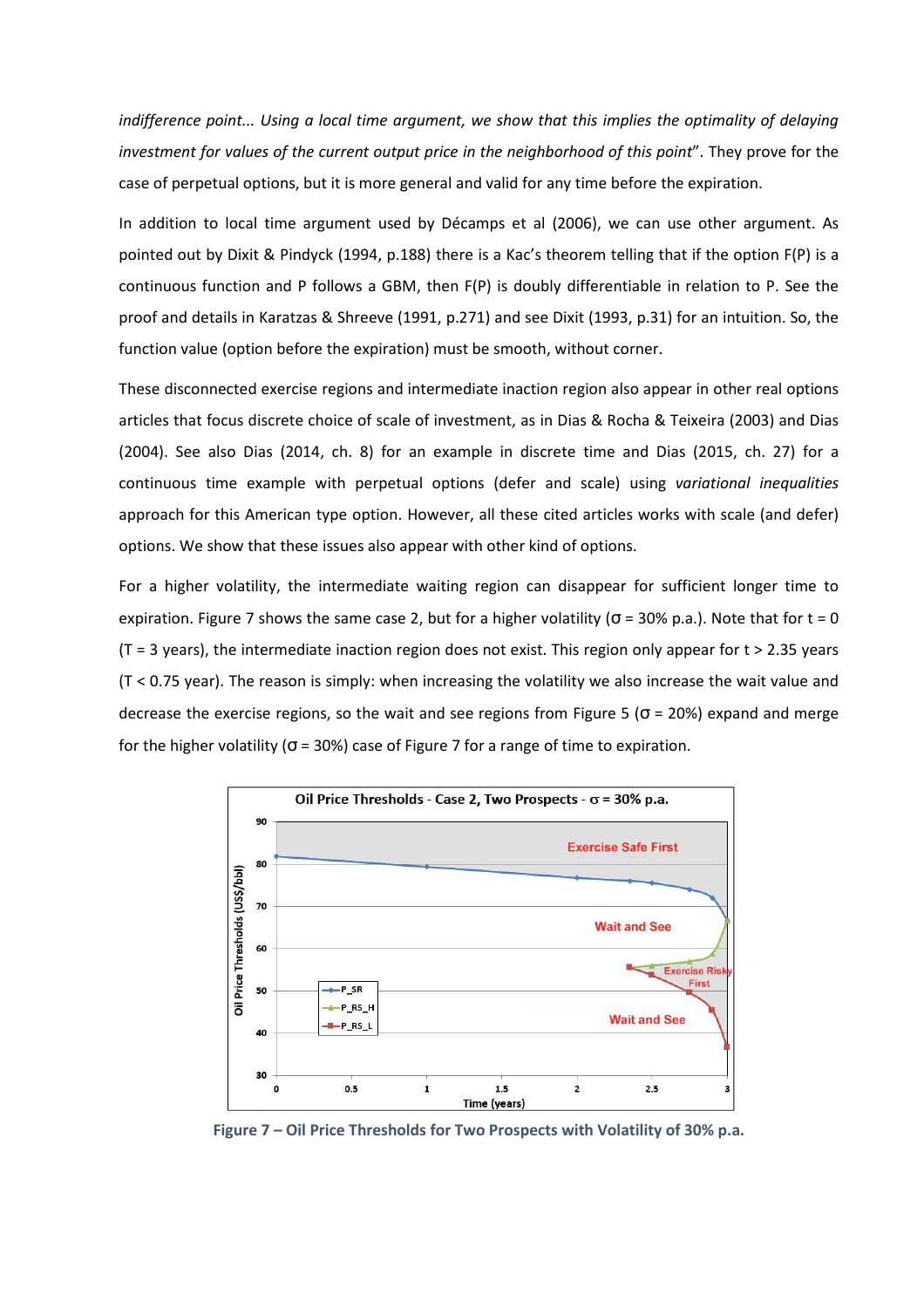In the next sections we extend the methodology to the important practical case of three correlated prospects.

#### **4) Learning and Sequential Options with Three Prospects**

In this section we will extend the analysis of the Learning and Sequential Options will to a more complex scenario. Following the methodology set in the item 2, we'll consider a third prospect, namedly *Intermediate*. A three-prospects portfolio, holds six possible drilling sequences, as follows:

- Drilling Safe first, Intermediate then and Risky at last (SIR sequence);
- Drilling Safe first, Risky then and Intermediate at last (SRI sequence);
- Drilling Intermediate first, Safe then and Risky at last (ISR sequence);
- Drilling Intermediate first, Risky then and Safe at last (IRS sequence);
- Drilling Risky first, Intermediate then and Safe at last (RIS sequence) and
- Drilling Risky first, Safe then and Intermediate at last (RSI sequence).

Just as in the two-prospects portfolio, the three prospects are in the same geologic play and hence, they are correlated with coefficient  $p > 0$ . One difference between the prior model is that, here, whenever a first prospect is drilled, both chance factors of the others prospects are updated according to the information revealed by the wildcat. When drilling a second prospect the chance factor of the third prospect will be updated again. Evidently the more correlated the prospects are, the bigger is the potential to reveal information, and consequently the portfolio value, just as previously shown (see Figure 3).

Considering that drilling every prospect is optional, for the case of drilling the Safe prospect first (and then the Risky if it has positive value, and, at last drilling the Intermediate if it has positive value), the portfolio value for the SRI sequence is given by:

$$
\Pi_{\text{SRI}} = \text{EMV}_{\text{S}} + \{ \text{CF}_{\text{S}} \text{ Max} [0, \text{EMV}_{\text{R}}^+ + \text{CF}_{\text{R}} \text{ Max} (0, \text{EMV}_{\text{I}}^{++}) + (1 - \text{CF}_{\text{R}} \text{ Max} (0, \text{EMV}_{\text{I}}^{+-}) ] +
$$
  
+ 
$$
[(1 - \text{CF}_{\text{S}}) \text{ Max} [0, \text{EMV}_{\text{R}}^+ + \text{CF}_{\text{R}} \text{ Max} (0, \text{EMV}_{\text{I}}^{-+}) + (1 - \text{CF}_{\text{R}} \text{ Max} (0, \text{EMV}_{\text{I}}^{-}) ] \}
$$
(15)

Formula (15) extends the formula (7) considering that the intermediate prospect will be the last one to be drilled (if it has positive value). Because we have the option to choose the drilling sequence and also the option to not drill any prospect, updating formula (9) to the three exploratory prospects portfolio follows as:

$$
\Pi_{\mathsf{S+R+I}} = \mathsf{Max}[0, \Pi_{\mathsf{SRI}}, \Pi_{\mathsf{SIR}}, \Pi_{\mathsf{IRS}}, \Pi_{\mathsf{ISR}}, \Pi_{\mathsf{RSI}}, \Pi_{\mathsf{RIS}}]
$$
(16)

Consider the following numerical example, named "Case 1 – Three Prospects". There are three oil exploratory prospects named "Safe" (S), "Intermediate" (I) and "Risky" (R), because the first has higher chance factor than the second and the last is one holds more uncertainty over the others. The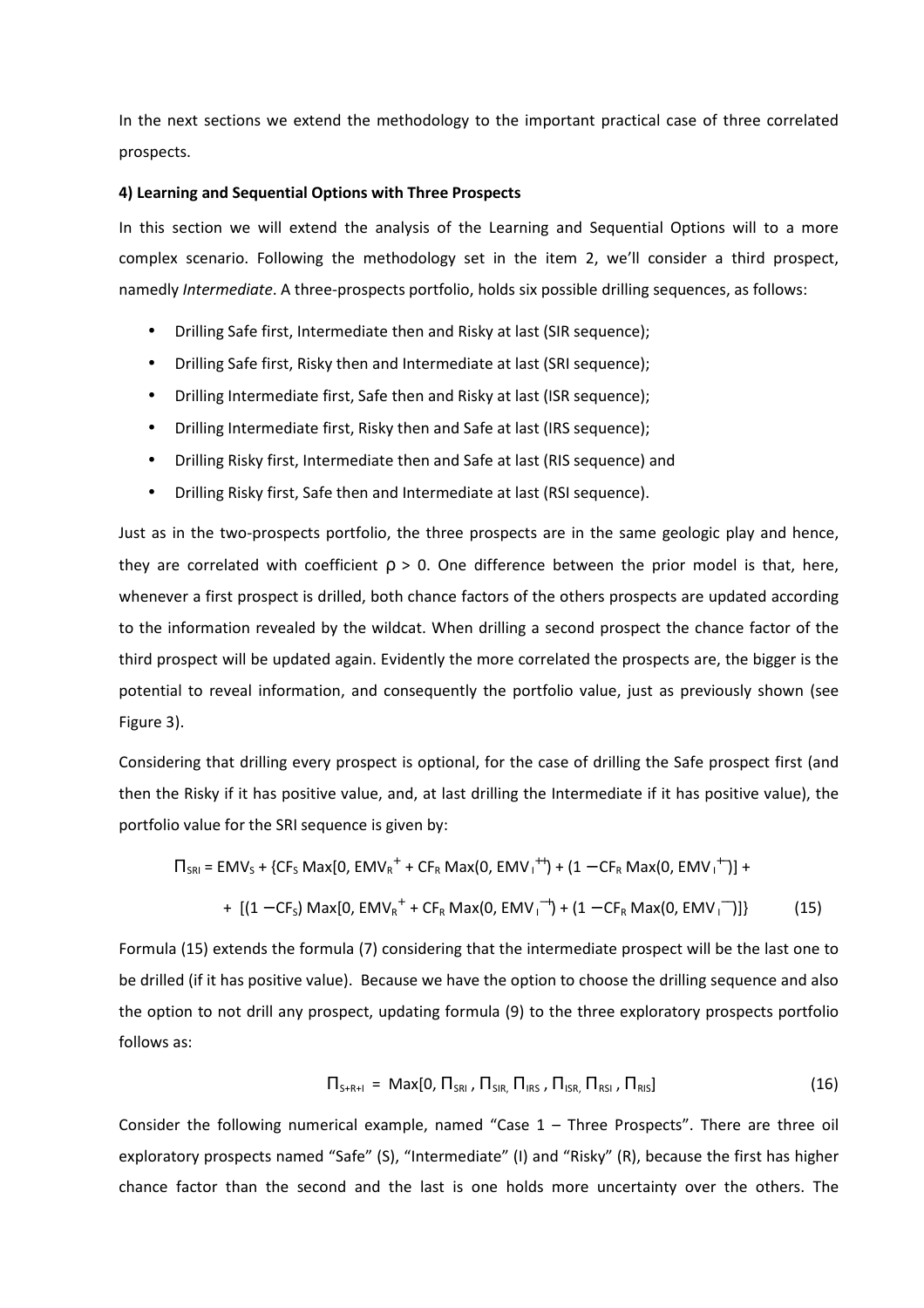correlation between the prospects are  $\rho_{SR}$ = 50%,  $\rho_{SI}$ = 50%  $\rho_{RI}$ = 60%<sup>11</sup> characteristics are:

- Prospect Safe: CF<sub>S</sub> = 30%,  $I_{WS}$  = 70 million \$, NPV<sub>S</sub> = 200 (conditional to success) because P = 50  $\frac{\epsilon}{\pi}$ /bbl, q<sub>s</sub> = 10%, B<sub>s</sub> = 500 million bbl, I<sub>DS</sub> = 2,300 million \$; and
- Prospect Intermediate: CF<sub>I</sub> = 25%, I<sub>WI</sub> = 60 million \$, NPV<sub>I</sub> = 200 (conditional to success) because P = 50 \$/bbl,  $q_1 = 11\%$ ,  $B_1 = 600$  million bbl,  $I_{DI} = 3,100$  million \$; and
- Prospect Risky: CF<sub>R</sub> = 20%,  $I_{WR}$  = 50 million \$, NPV<sub>R</sub> = 200 (conditional to success, the same NPV of the Safe) because P = 50 \$/bbl,  $q_R = 12\%$ ,  $B_R = 700$  million bbl,  $I_{DR} = 4,000$  million \$.

Just as in the two-prospects portfolio, using the eq. (1) the reader can confirm that the prospects have the same negative EMV:

$$
EMV_s = EMV_R = EMV_l = -10
$$
 million \$

Conventional economic analysis would recommend to not drill any prospect. However, considering that the drilling is optional and that the drilling sequence may be optimized the general re different. Figure 8 summarizes the portfolio value for every possible drilling sequence. Drilling first the Intermediate (and, then Risky and finally Safe, if their values are positive) is the option that brings more value (+ 29 million \$) to the analysis. ing the eq. (1) the reader can confirm that the prospects have<br>  $EMV_R = EMV_I = -10$  million \$<br>
commend to not drill any prospect. However, considering that<br>
ing sequence may be optimized the general results are quite

|                                                                                                |                                                       |                     | nt. Figure 8 summarizes the portfolio value for every possible drilling sequence. Drilling fi     |
|------------------------------------------------------------------------------------------------|-------------------------------------------------------|---------------------|---------------------------------------------------------------------------------------------------|
|                                                                                                |                                                       |                     | ediate (and, then Risky and finally Safe, if their values are positive) is the option that brings |
| + 29 million \$) to the analysis.                                                              |                                                       |                     |                                                                                                   |
|                                                                                                |                                                       |                     |                                                                                                   |
| <b>Possible Sequences</b>                                                                      |                                                       |                     | Portfolio Value (\$)                                                                              |
| 1st Prospect                                                                                   | 2nd Prospect                                          | <b>3rd Prospect</b> |                                                                                                   |
| Safe                                                                                           | Risky                                                 | Intermediate        | 28,7                                                                                              |
| Safe                                                                                           | Intermediate                                          | Risky               | 28,4                                                                                              |
| Risky                                                                                          | Safe                                                  | Intermediate        | 27,7                                                                                              |
| Risky                                                                                          | Intermediate                                          | Safe                | 28,0                                                                                              |
| Intermediate                                                                                   | Safe                                                  | Risky               | 29,6                                                                                              |
| Intermediate                                                                                   | Risky                                                 | Safe                | 26,3                                                                                              |
|                                                                                                | Figure 8 - Portfolio Value - Case 1 - Three Prospects |                     | er the optimal sequence (Intermediate, Safe and Risky in this case 1) could not be the o          |
|                                                                                                |                                                       |                     |                                                                                                   |
|                                                                                                |                                                       |                     | re for a different oil price. Figure 9 shows the portfolio value if we drill first one prospect   |
|                                                                                                |                                                       |                     | e) and then drill the other if it has positive EMV. Although for 50 US\$/bbl the alternat         |
| Risky first is more valuable than drilling Safe first, for oil prices P > 52.6 US\$/bbl the op |                                                       |                     |                                                                                                   |

**Figure 8 – Portfolio Value - Case 1 – Three Prospects**

However the optimal sequence (Intermediate, Safe and Risky in this case 1) could not be the optimal anymore for a different oil price. Figure 9 shows the portfolio value if we drill first one prospect (Risky or Safe) and then drill the other if it has positive EMV. Although for 50 US\$/bbl the alternative of drilling Risky first is more valuable than drilling Safe first, for oil prices P > 52.6 US\$/bbl the optimum changes to drill the Safe first. n the prospects are  $p_{24} = 50\%$ ,  $p_{34} = 50\%$   $p_{45} = 60\%$ <sup>-1</sup>. The other prospects<br>  $\text{Re}(5\% = 30\%$ ,  $b_{N4} = 70$  million  $5$ ,  $\text{NPV}_4 = 200$  (conditional to success) because  $P = 50$ <br>  $\text{S}, \text{B}, \text{t} = 50$  million bb

 $\overline{\phantom{0}}$ 

 $\overline{\phantom{0}}$ 

<sup>&</sup>lt;sup>11</sup> A very high correlation for illustrative purpose, but it is consistent: by the eq. (6), the upper limit is  $\rho_{\sf max}$  = 76.4%.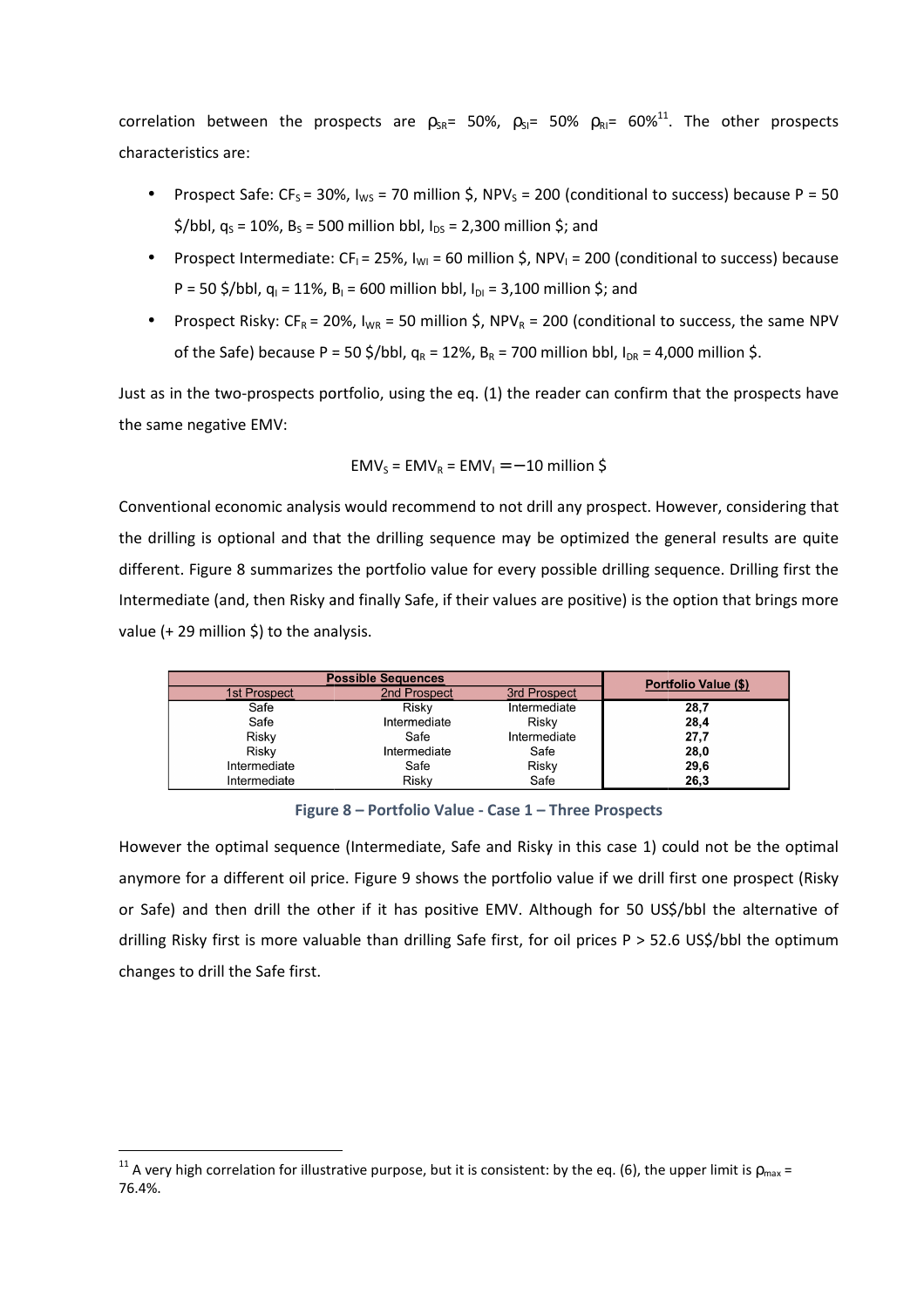

Figure 9 - Portfolio of Prospects Value X Oil Prices - Case 1 - Three Prospects

Although for 50 US\$/bbl the alternative of drilling Intermediate first is the more valuable one, than drilling Safe first, for oil prices P < 44.8 US\$/bbl the optimum changes to drill the Risky first. For P > 53,8 US\$/bbl it is optimal to drill the Safe first.

Consider another numerical example, named "Case 2 – Three Prospects". Here we consider the correlation between the prospects as  $\rho_{SR} = 50\%$ ,  $\rho_{SI} = 5\%$   $\rho_{RI} = 45\%$ . The other prospects characteristics<br>
• Prospect Safe: CF<sub>S</sub> = 30%, I<sub>WS</sub> = 200 million \$, NPV<sub>S</sub> = 1200 million \$ (conditional to success);<br> are:

- Prospect Safe: CF<sub>S</sub> = 30%,  $I_{WS}$  = 200 million \$, NPV<sub>S</sub> = 1200 million \$ (conditional to success);
- Prospect Intermediate: CF<sub>I</sub> = 25%, I<sub>WI</sub> = 200 million \$, NPV<sub>I</sub> = 558 million \$ success); and
- Prospect Risky:  $CF_R = 20\%$ ,  $I_{WR} = 10$  million \$, NPV<sub>R</sub> = -40 million \$ (conditional to success).

From the above and the eq. (1) follows that:

$$
EMV_s = 160 \text{ million } \xi
$$
  $EMV_R = -18 \text{ million } \xi$   $EMV_l = -61 \text{ million } \xi$ 

At a first look, the Risky Prospect seems to be the worst. Lower probability of success and negative NPV. However, the correlation of the prospects plays a major role. Due to its potential to reveal information the portfolio value is maximized when it is drilled first (Risky, Intermediate, Safe sequence results in an EMV of +174,2 million \$).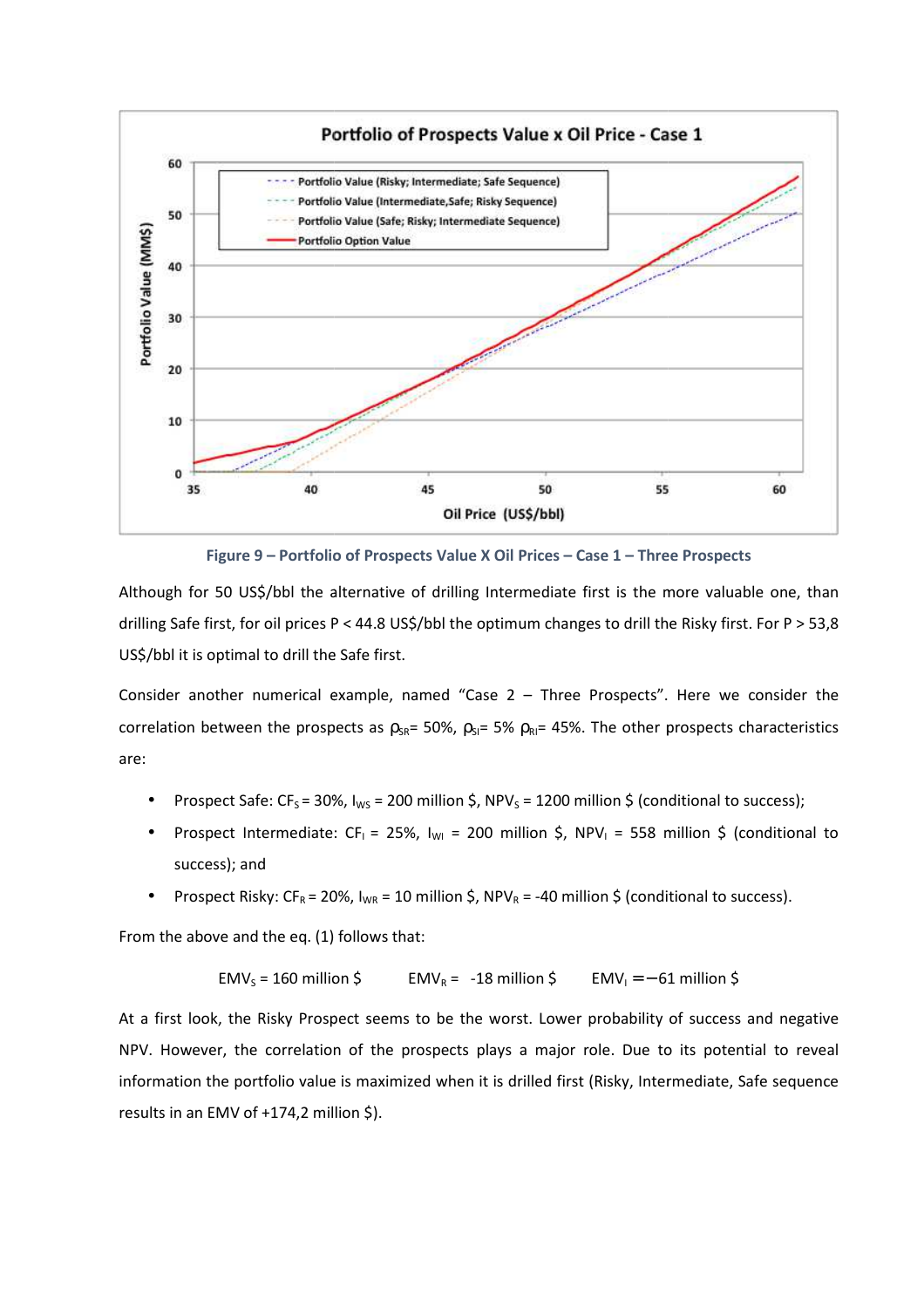

Figure 10 - Portfolio of Prospects Value X Oil Prices - Case 2 - Three Prospects

It is worth noticing that when we consider a different set of oil prices, still, the sequences that result in more profitable portfolio are the ones that start drilling the Risky Prospect.

#### **5) Learning, Sequential and Defer Options with Three Prospects**

In this section we will extend the analysis of the section 3 to a more complex scenario with three prospects. Here we are assuming the following data for the examples: r = 3.92 %p.a. (continuous time, equivalent to 4% in discrete time),  $\mathbb{Z}$  = 4.88 % p.a. (equivalent to 5 % in discrete time), and  $\mathbb{Z}$  = 30 % p.a. Let us first consider  $\mathbb{Z}t = 1$  year. In this case, by using the eqs. (11) to (13), we get P+ = 67.49 \$/bbl, P $\mathbb{Z}$  = Let us first consider  $\mathbb{R}$ t = 1 year. In this case, by using the eqs. (11) to (13), we get P+ = 67.49 \$/bbl, P $\mathbb{R}$  =<br>37.04 \$/bbl and q = 40.99 %. Consider also the numbers from the case 1 – Three Prospects. We shal compare the values of exercising immediately (in this case, the Intermediate being drilled first, as already seen: 29.6 million \$) with the waiting value calculated using (14). With these numbers, the reader can verify that the present value of the "wait and see" strategy is 30.043 million \$, which is higher than exercising immediately the option to drill. Figure 4 illustrate this one period defer option for this numerical case, showing also some intermediate numbers.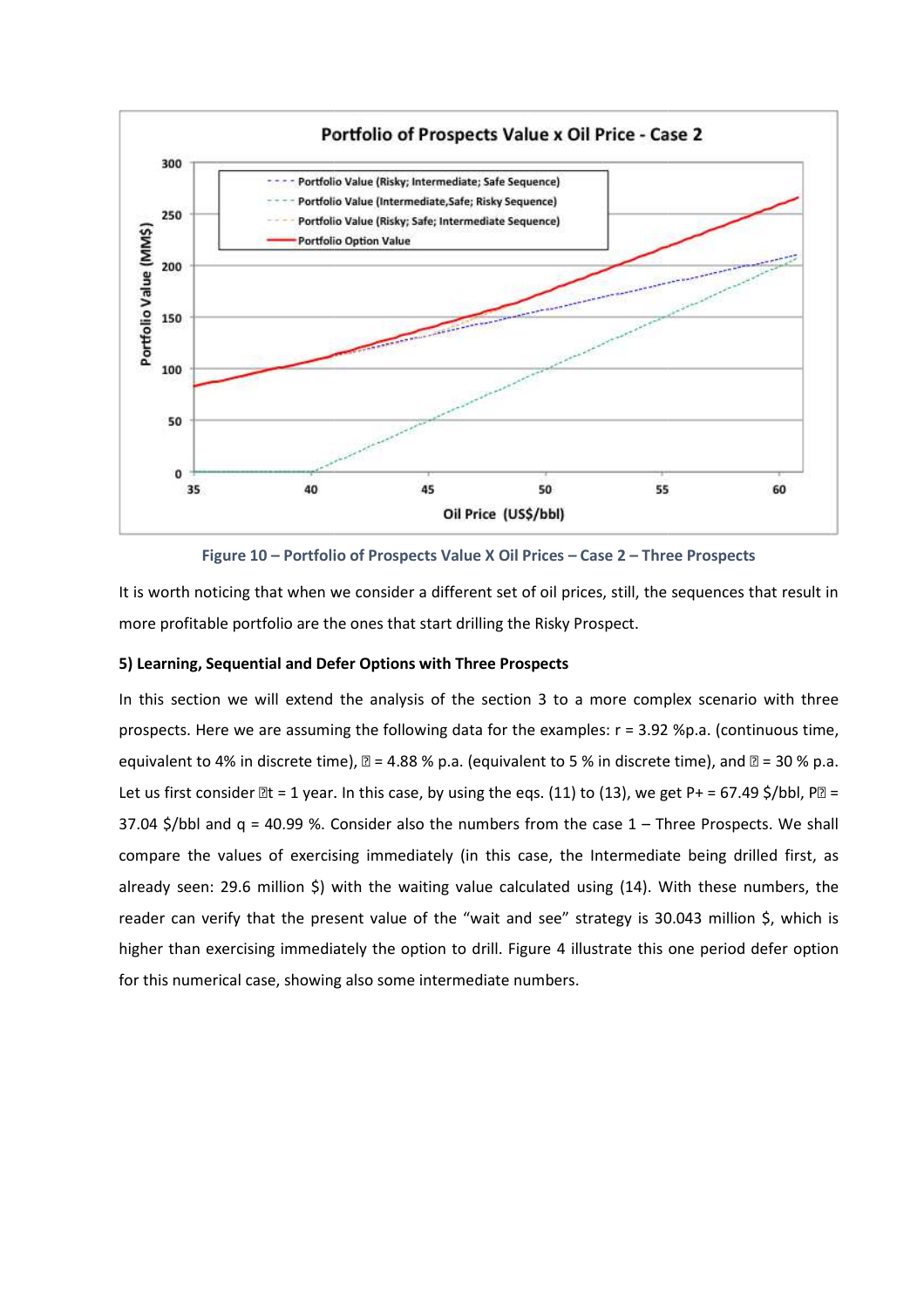

**Figure 11 – Defer Option One Period for Case 1 – Three Prospects Sequential Options**

Now, we use the multi-period binomial and that we have three years before the expiration  $(T = 3$ years). With longer time to wait, the waiting value is even higher and the optimal is "wait and see": with T = 3 years and  $\Delta t$  = 0.5 month, the waiting value rises to W = 37.00 million \$, which is 25 than drilling immediately the best prospect option (Intermediate, with 29.6 million). So, neglecting the defer option can destroy a significant value.

Proceeding with the methodology set in section 3, let us introduce some notation. Let  $P_{R_L}$  be the lowest price in which we are indifferent between wait and drill the Risky first; let  $P_{R,H}$  be the highest price in which we are indifferent between wait and drill the Risky first; let  $P_{l_L}$  be the lowest price in which we are indifferent between wait and drill the Intermediate first; let  $P_{L,H}$  be the highest price in which we are indifferent between wait and drill the Intermediate first and let  $P<sub>S</sub>$  the indifference price between wait and drill the Safe first. ith T = 3 years and  $\Delta t$  = 0.5 month, the waiting value rises to W = 37.00 million \$, which is 25% higher<br>nan drilling immediately the best prospect option (Intermediate, with 29.6 million). So, neglecting the<br>efer optio

In order to investigate the regions of exercise and wait in the binomial, we change the initial price in the binomial tree and see the optimal action for a wide range of oil prices. If we perform this job for different time to expiration, we can draw the regions of exercise and wait. Figure 12 illustrates the case 1, showing the regions of exercise and regions of "wait and see". o investigate the regions of exercise and wait in the binomial, we change the initial price in<br>hial tree and see the optimal action for a wide range of oil prices. If we perform this job for<br>time to expiration, we can draw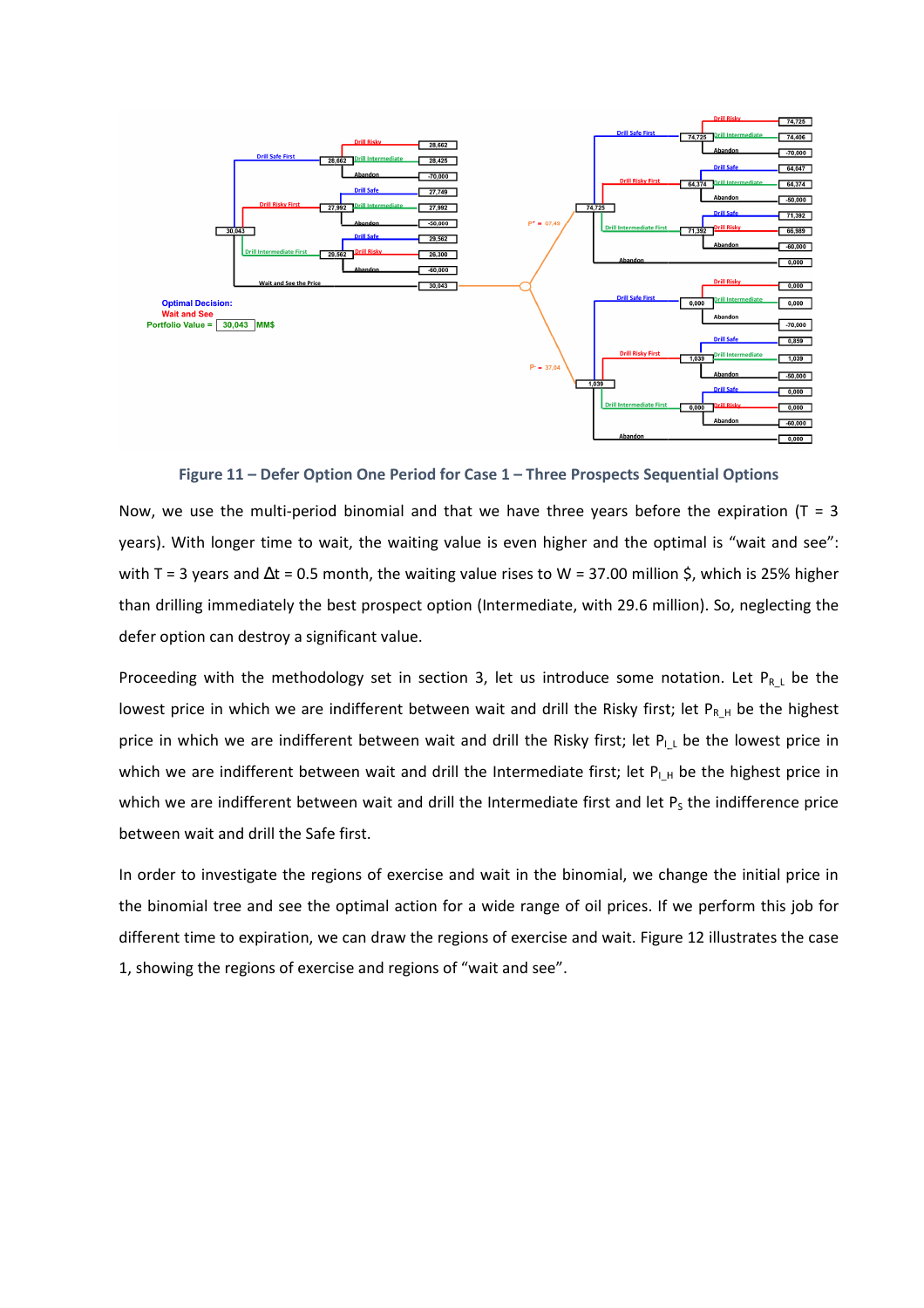

**Figure 12 – Oil Price Thresholds for Three Prospects with Volatility of 10% p.a. (** <sup>∆</sup>*t***= 0.5 month)** 

As expected, in Figure 12 there are 3 *disconnected regions of exercise*, with one *intermediate waiting*  region. If the current oil price is exactly the break-even price the optimal is "wait and see". Figure 5 indicates, as explained in section 3, that also, it is never optimal to exercise any option in this breakeven price except at the expiration.

For a higher volatility, the intermediate waiting region can disappear for sufficient longer time to expiration. Figure 13 shows the same case 1, but for a higher volatility ( $\sigma$  = 20% p.a.) and for  $\Delta t$  = 0.3 month. Note that for  $t = 0$  (T = 3 years), the intermediate inaction region does not exist. This region only appear for  $t > 2.0$  years (T < 1 year).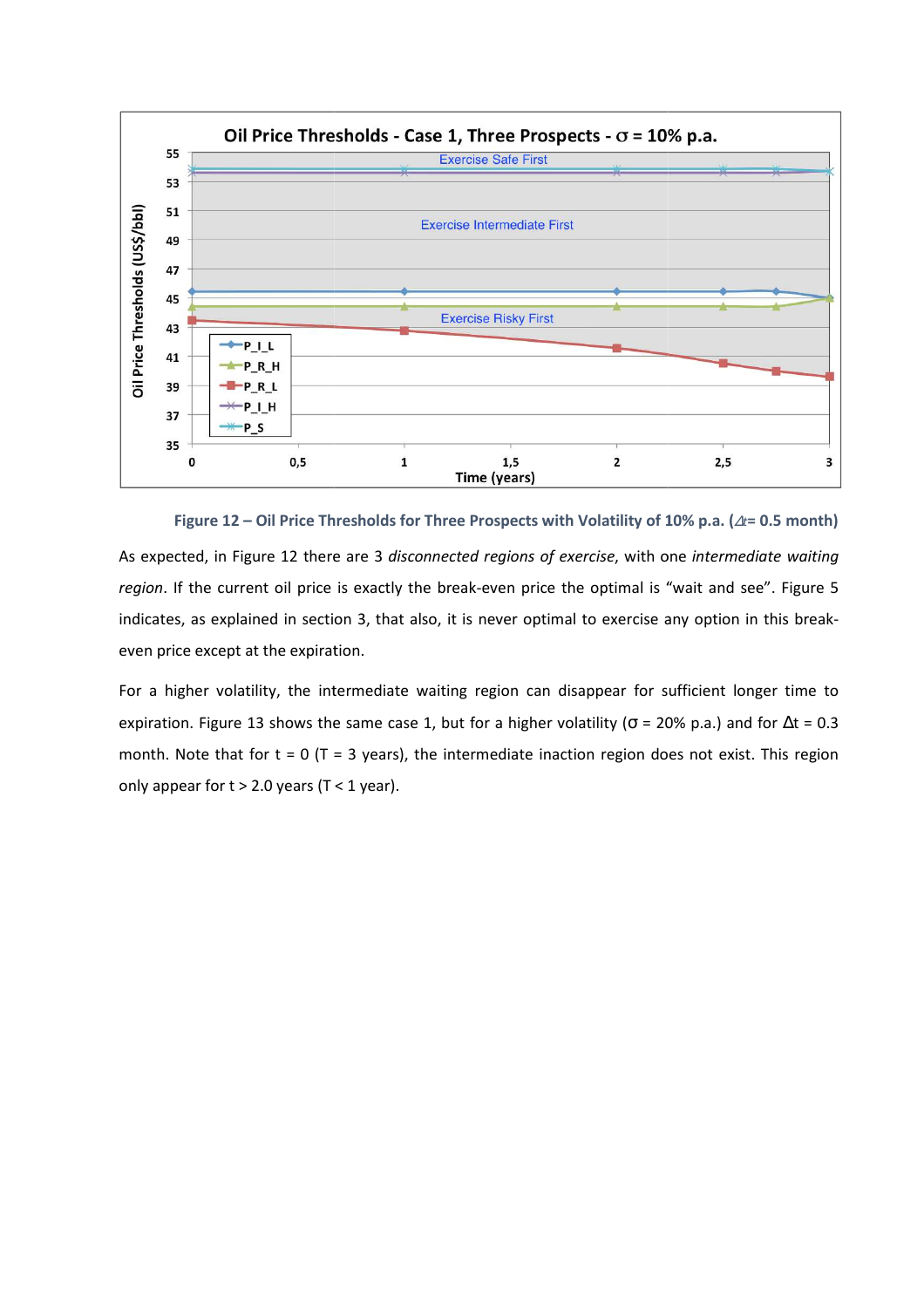

**Figure 13 – Oil Price Thresholds for Three Prospects with Volatility of 20 20% p.a. (**∆*t***= 0.3 month)** 

## **6) Conclusions and Suggestion of Extensions**

In this article we approached the interaction of three different options: the learning option, the sequential option and the defer option. In contrast with the traditional exploratory economics, it could be optimal to drill a negative EMV prospect if there are correlated prospects so that there are learning options embedded when drilling a prospect. In addition, we saw that the drilling order matters even when the prospects have the same EMV and the same NPV in case of success. In this case of same EMV, we saw that could be optimal start drilling the riskier prospect (with lower chance factor). Also in contrast with the plain sight from traditional portfolio selection, it can be optimal to drill first the lower EMV prospect when it has a lower investment cost (so, cheaper to get information). We saw a case where, the prospect with the lower chance factor, the lower NPV and a negative EMV, should be drilled where, the prospect with the lower chance factor, the lower NPV and a negative EMV, should be drilled<br>first due it's strong correlation with the others. Information revelation played a major role in managing the optimal exploratory sequence. e defer option. In contrast with the traditional exploratory economics, it could<br>ative EMV prospect if there are correlated prospects so that there are learning<br>n drilling a prospect. In addition, we saw that the drilling pect. In addition, we saw that the drilling order matters even<br>IV and the same NPV in case of success. In this case of same<br>t drilling the riskier prospect (with lower chance factor). Also in<br>onal portfolio selection, it c

Introducing the defer option, we saw that even for positive exercise payoff could be better wait and see and neglecting the defer option can destroy significant value.

We found that in many cases we have disconnected exercise regions, an issue similar to what occurs in the literature of scale of investment options. This article shows that this issue is more general in the real options literature.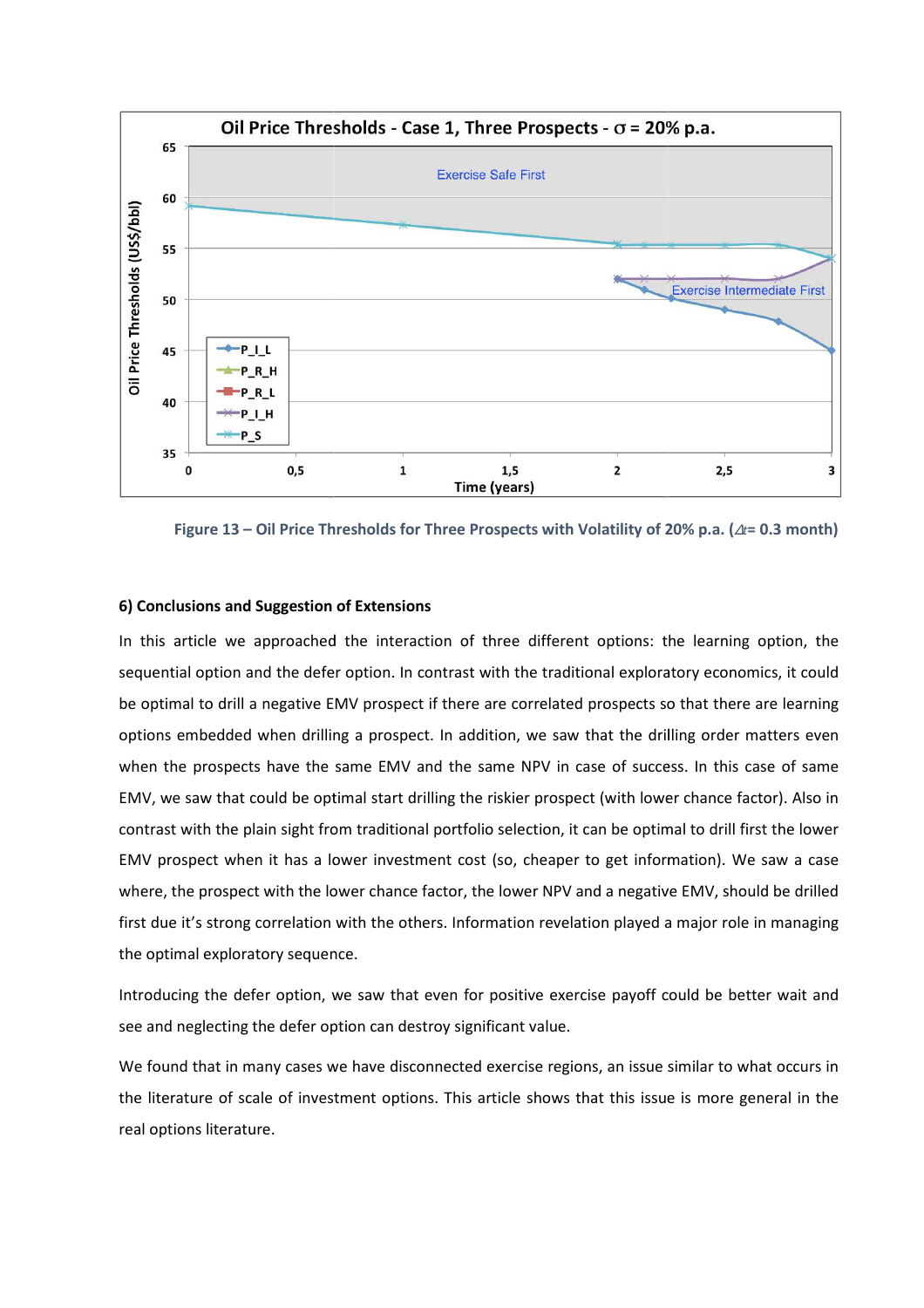We can extend this work in several ways. One is to include synergy, as pointed in the text. Other planned research is to consider the perpetual option case that, although not realistic (there is an expiration in petroleum sector), is an upper bound for both the portfolio option value and for the highest threshold so that we can use this upper bounds to check the results from the numerical method for finite-lived case. Another extension possibility is to consider in more depth the delay option: in this work we assume that if it is optimal to drill one prospect, it is also optimal to develop the oilfield in case of exploratory success. For one prospect it is true because the oil price threshold to exercise the exploratory drilling option (P\*\*) is higher than the threshold P\* to develop the discovery oilfield (P\*\* > P\*), as shown by Dias (2006) and Dias (2015, ch. 27). However, especially for asymmetric prospects, we could consider the defer option after the first drilling even in case of success. This is left for a future research.

# **7) Bibliographical References**

Back, K. (2005): "A Course in Derivatives Securities – Introduction to Theory and Computation". Springer-Verlag Berlin Heidelberg, 2005, 355 pp.

Ball Jr., B.C. & S.L. Savage (1999): "Portfolio Thinking: Beyond Optimization". Petroleum Engineer International, May 1999, p. 54-56.

Cox, J.C. & S.A. Ross & M. Rubinstein (1979): "Option Pricing: A Simplified Approach". Journal of Financial Economics, vol. 7, 1979, p. 229-263

Décamps, J-P. & T. Mariotti & S. Villeneuve (2006): "Irreversible Investment in Alternative Projects". Economic Theory, vol. 28, n. 2, June 2006, p. 425-448.

Calvette, L.M.D. & M.A.C. Pacheco (2014): "Genetic Algorithms and Real Options on the Wildcat Drilling Optimal Choice". Working Paper, PUC-Rio, 18<sup>th</sup> Annual International Conference on Real Options, Medellin, July 2014.

Dias, M.A.G. (2004): "Valuation of Exploration & Production Assets: An Overview of Real Options Models". Journal of Petroleum Science and Engineering, vol. 44(1-2), October 2004, pp.93-114

Dias, M.A.G. (2005a): "Opções Reais Híbridas com Aplicações em Petróleo". Depart. of Industrial Engineering, PUC-Rio, Doctoral Thesis, January 2005, 509 pp.

Dias, M.A.G. (2005b): "Real Options, Learning Measures, and Bernoulli Revelation Processes". Working Paper, PUC-Rio, presented at the 9<sup>th</sup> Annual International Conference on Real Options, Paris, June 2005, 41 pp.

Dias, M.A.G. (2006): "Real Options Theory for Real Asset Portfolios: the Oil Exploration Case". Working Paper, PUC-Rio, presented at the 10th Annual International Conference on Real Options, New York, June 2006, 37 pp.

Dias, M.A.G. (2014): "Análise de Investimentos com Opções Reais: Teoria e Prática com Aplicações em Petróleo e em Outros Setores – Volume 1: Conceitos Básicos e Opções Reais em Tempo Discreto". Editora Interciência Ltda., Rio de Janeiro, 2014, 322 pp.